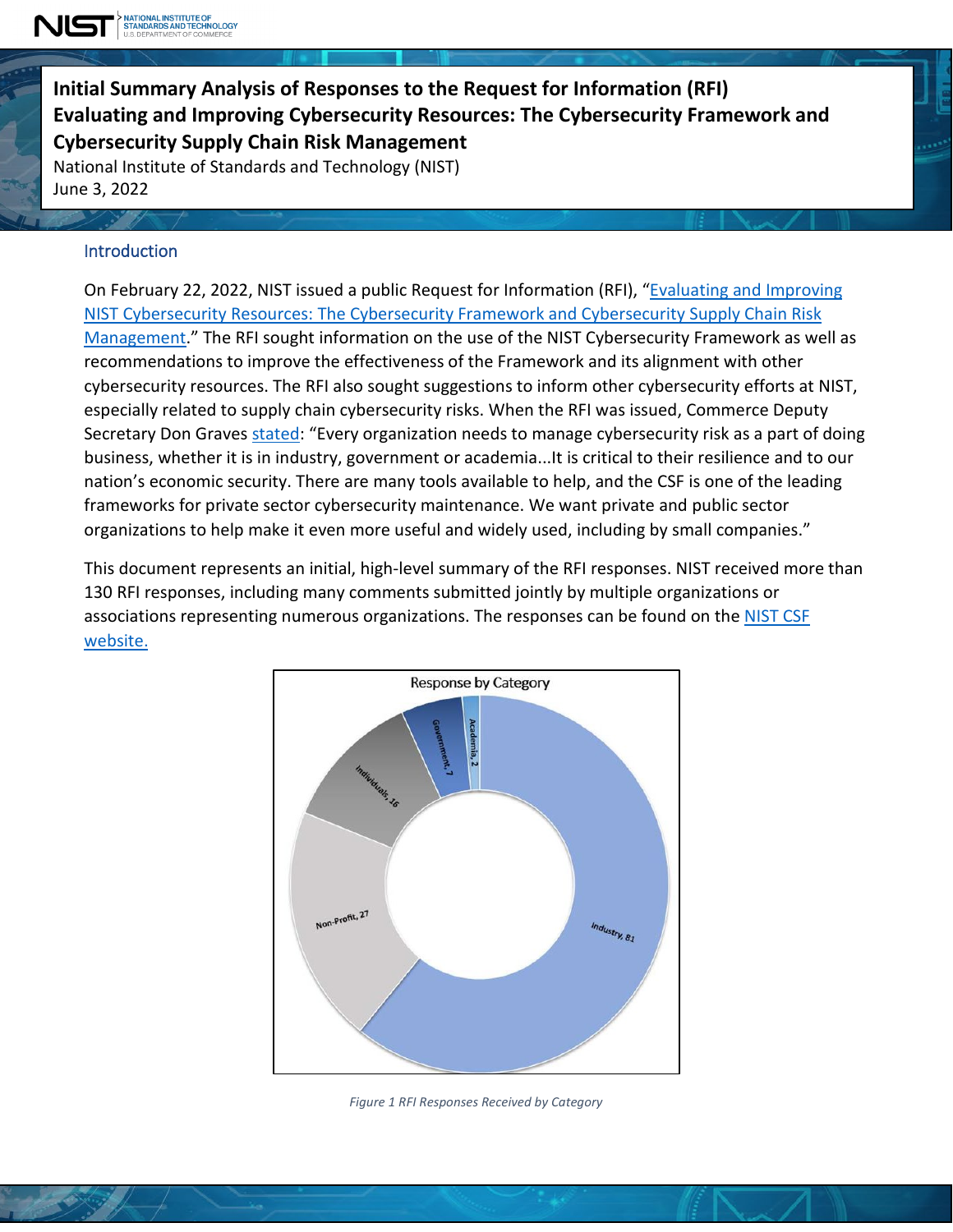



*Figure 2 RFI Responses Received by Subcategory*

The NIST Framework for Improving Critical Infrastructure [Cybersecurity](https://www.nist.gov/cyberframework) (also called Cybersecurity Framework, Framework, or CSF) was released in February 2014 after extensive public engagement and collaboration. The Framework serves as a prominent resource to manage cybersecurity risks holistically across an organization. It has been downloaded over 1.7 million times and is used by organizations of varying sectors, sizes, and locations. It has been adopted internationally, with the English version complemented by [nine translations.](https://www.nist.gov/cyberframework/framework)

The CSF was intended to be a [living document](https://www.nist.gov/cyberframework/evolution) that is refined, improved, and evolves over time to keep pace with technology and threat trends, integrate lessons learned, and move best practice to common practice. NIST updated the Framework in April 2018 with CSF 1.1. Based on the RFI responses, and in order to keep pace with the ever-evolving cybersecurity landscape and to help organizations more easily and effectively manage cybersecurity risk, NIST is planning a new update to the Framework.

The RFI also sought information on the challenges organizations are facing from a technology supply chain perspective to inform the NIST-led public-private partnership, the National [Initiative](https://www.nist.gov/cybersecurity/improving-cybersecurity-supply-chains-nists-public-private-partnership) for Improving [Cybersecurity](https://www.nist.gov/cybersecurity/improving-cybersecurity-supply-chains-nists-public-private-partnership) in Supply Chains (NIICS). NIST requested information about needed supply chain tools and guidance, as well as how NIICS might be aligned and integrated with the CSF.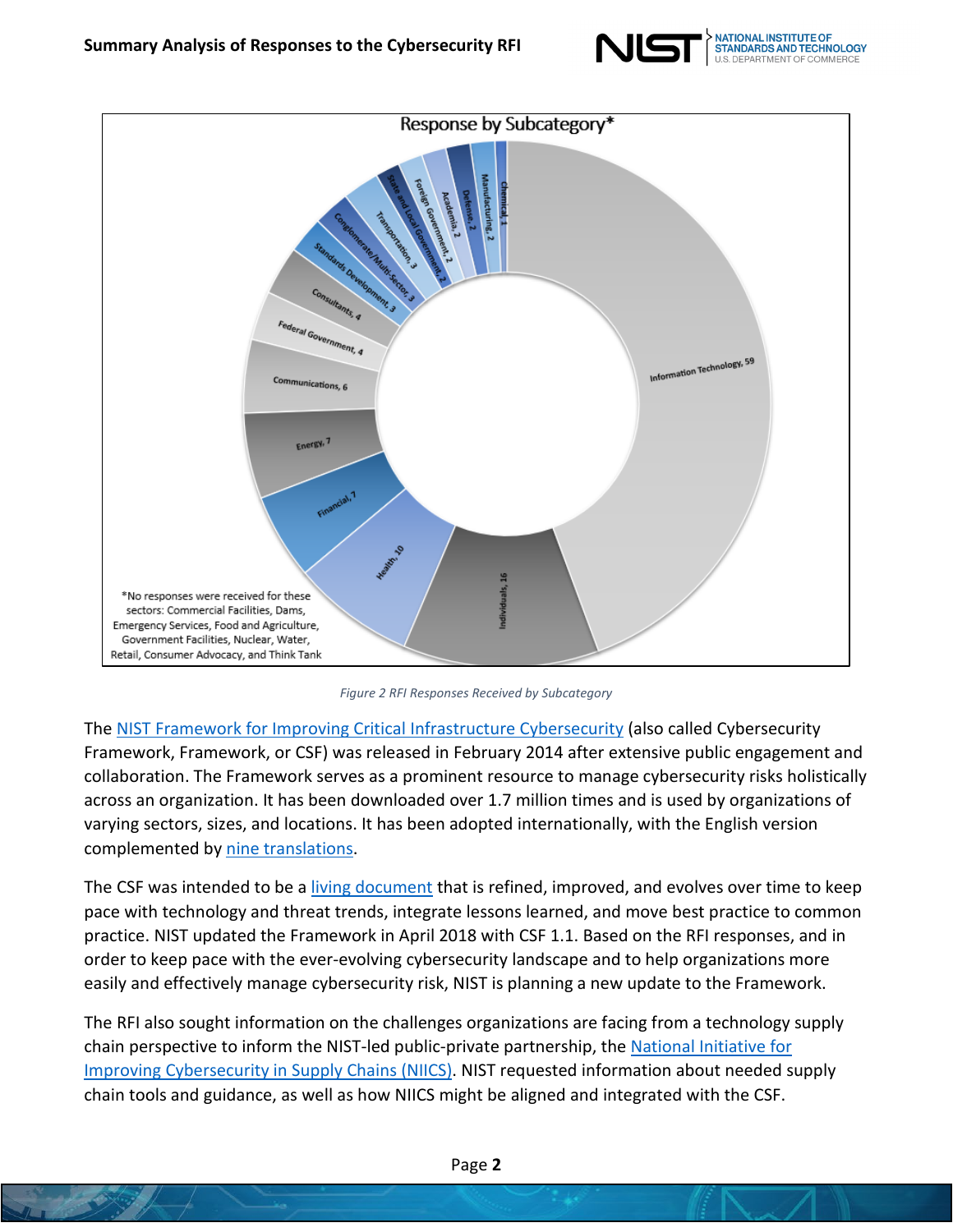

This summary analysis will serve as a starting point for scoping the update to the NIST Cybersecurity Framework, as well as scoping NIICS.

NIST intends to continue to rely on and seek stakeholder feedback throughout the process to update the Framework. This will include public webinars and workshops, as well as feedback on at least one Framework draft. Stakeholders are invited to evaluate the themes identified by NIST, determine if these themes appropriately reflect comments received through the RFI, and begin identifying specific ways in which NIST can address these themes to guide the Framework update process.

#### **1. Methodology**

NIST analyzed each RFI response to:

- determine respondent information, including sector, size, and organization type;
- identify specific recommendations for the Framework update, including which sections of the Framework or other topics are addressed by the response; and
- identify key points, commonalities, and recurring concepts among the responses which are reflected in the themes.

#### **2. Themes from RFI Responses**

Based on a review of the responses, NIST identified commonalities and key areas of agreement and differences. These are identified as seven themes and 25 subthemes. Of these, six themes and 20 subthemes apply to the Cybersecurity Framework. One additional theme and five subthemes apply to NIICS, recognizing that there may be some overlap with the Framework.

Excerpts from various RFI responses are included to illustrate themes and subthemes. These excerpts are representative only; they are not intended to be an exhaustive review of all the responses received on a particular theme.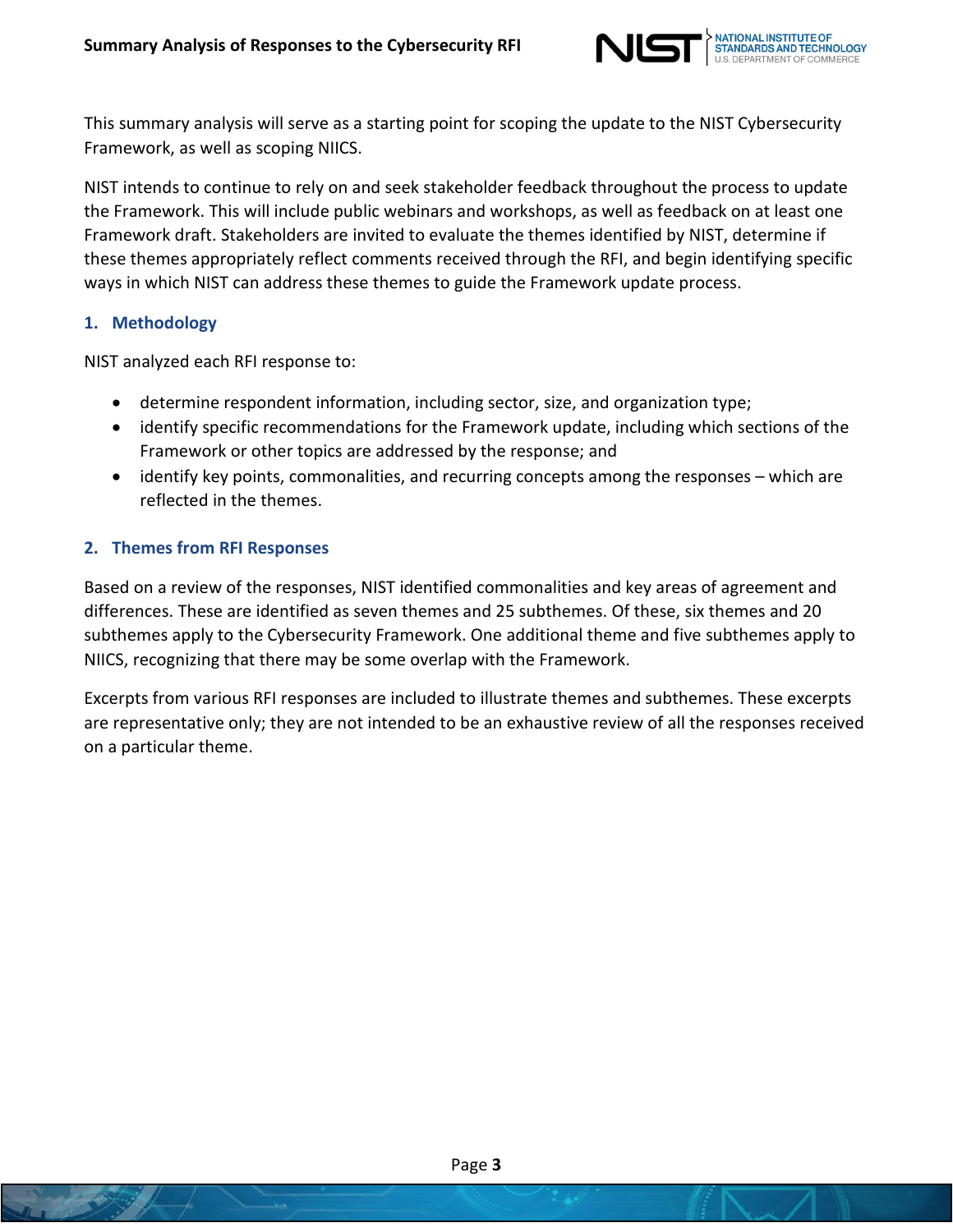

### **Theme 1: Focus on maintaining and building on the key attributes of the CSF with the update.**

RFI respondents highlighted numerous ways in which the Cybersecurity Framework has been effective in helping organizations understand and manage cybersecurity risks. Key desired attributes of the CSF – including its flexible, simple, easy-to-use, and voluntary nature – have been beneficial for implementation by organizations of varying sizes and sectors. In addition, the Framework has been effective in enhancing communication within and across organizations.

Most commenters agreed that NIST should seek to maintain these key attributes with the update. In addition, because of the attributes, several commenters requested avoiding changes to the fundamental structure of the CSF or making significant changes to the CSF. Nevertheless, comments included substantive recommendations for improvement among the more than 4,000 total recommendations across the comments. The following subthemes highlight respondents' recommendations to maintain the beneficial attributes of the CSF 1.1 while building upon that foundation and enhancing CSF's usefulness in CSF 2.0.

#### **Subthemes:**

**1.1 The CSF is widely used and effective in helping [organizations](#page-7-0) understand and manage [cybersecurity](#page-7-0) risks.**

**1.2 The flexible and voluntary nature of the CSF has been beneficial for [implementation](#page-8-0) by [organizations](#page-8-0) of varying sizes and capabilities.**

**1.3 [Ensure](#page-9-0) the CSF is simple and easy to use.**

**1.4 Keep the CSF effective in enhancing [communication](#page-10-0) with non-IT and security stakeholders, [including](#page-10-0) the C-suite.**

## **1.5 Maintain backwards [compatibility.](#page-11-0)**

## **Theme 2: Align the CSF with existing efforts by NIST and others.**

RFI comments highlighted the need to retain and improve alignment of the CSF along with other NIST and non-NIST resources and models. The CSF was designed to provide a common organizing structure for standards, guidelines, and practices. Because it references globally-recognized standards for cybersecurity, the CSF supports coordination and communication within the U.S. and serves as a model for international cooperation on strengthening cybersecurity.

Since the release of CSF 1.1 in 2018, NIST has published new cybersecurity resources including an update to Security and Privacy Controls for Information Systems and Organizations (NIST SP 800-53 Rev. 5), the NIST Privacy Framework, the National Initiative for Cybersecurity Education (NICE) Workforce Framework for Cybersecurity Rev. 1 (SP 800-181), the NIST Secure Software Development Framework 1.1 (SP 800-218), Integrating Cybersecurity and Enterprise Risk Management (NISTIR 8286), the NIST Internet of Things (IoT) Cybersecurity Capabilities Baseline, and the Guide to Operational Technology (OT) Security (SP 800-82 Rev 3 draft). While CSF complements many existing resources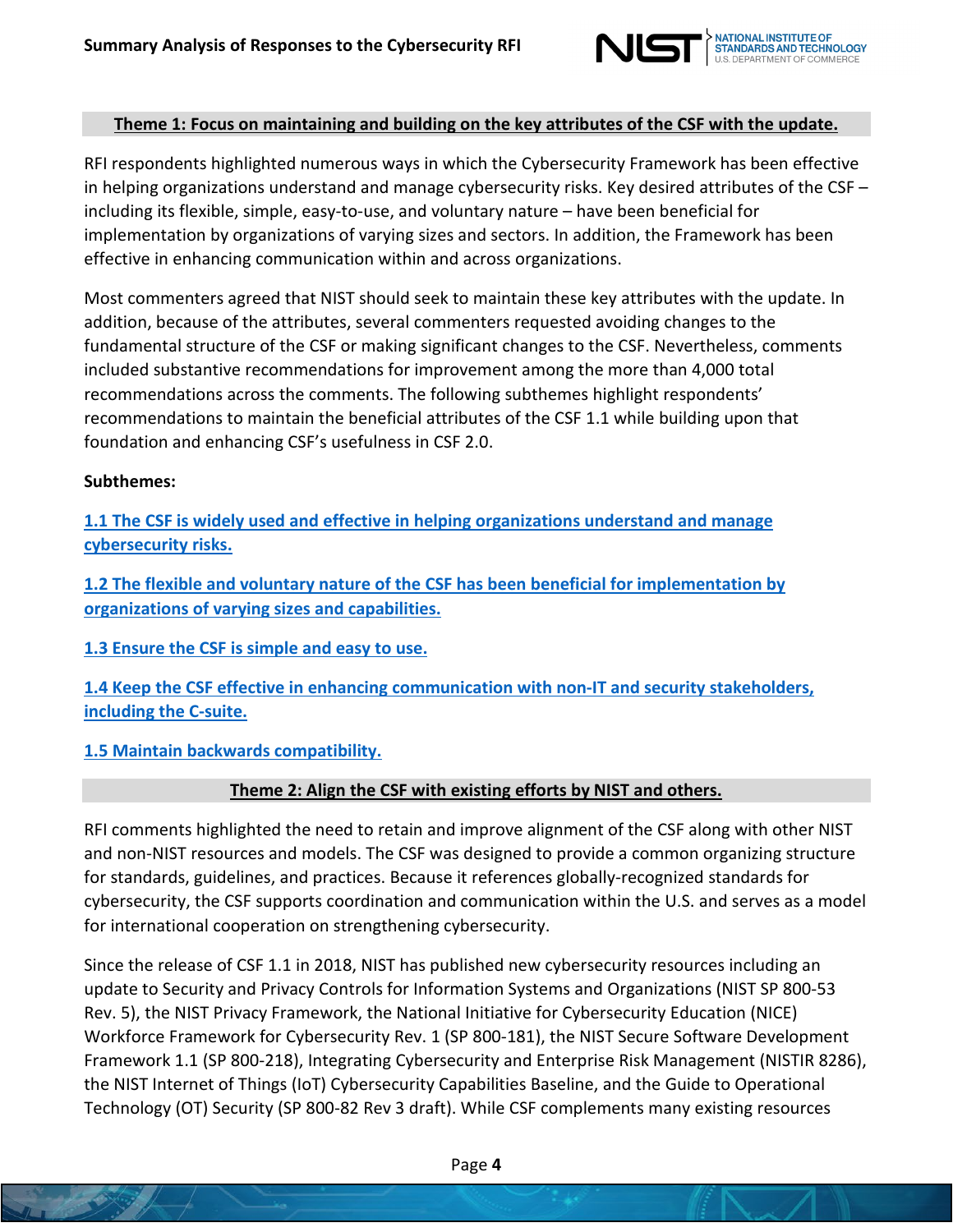

from NIST and from numerous other sources, comments expressed a need for NIST to improve and expand those alignments and also to provide additional guidance on how to use these various standards, methodologies, procedures, and processes together. In some cases, commenters expressed that the resources should be aligned, while others recognized a need for additional mappings between and among the resources.

Commenters also shared feedback about the role that governance of cybersecurity risk management can play in the CSF, especially as the CSF has historically been valued as a process that supports coordination of cybersecurity activities throughout the enterprise. However, feedback varied on how to address governance in the CSF.

Several additional elements of this theme align with activities described in the NIST [Roadmap](https://www.nist.gov/system/files/documents/2019/04/25/csf-roadmap-1.1-final-042519.pdf) for Improving Critical [Infrastructure](https://www.nist.gov/system/files/documents/2019/04/25/csf-roadmap-1.1-final-042519.pdf) Cybersecurity Version 1.1. This roadmap described NIST's next steps with the CSF and identified areas for further development. Much progress has been made in these roadmap areas, including advances in privacy, supply chain, and international coordination. The subthemes below include recommendations regarding CSF alignment with NIST resources, engagement with other federal agencies, and continued (and increased) international collaboration.

**Subthemes:**

**2.1 Align the CSF with recent NIST efforts reflected in a variety of [resources.](#page-12-0)**

**2.2 Make it easier to understand how the CSF can be used with other [cybersecurity](#page-13-0) guidance; provide more mappings with the NIST National Online [Informative](#page-13-0) References Program (OLIR) and [Informative](#page-13-0) References.**

**2.3 Address the important role of governance in cybersecurity [risk management,](#page-14-0) although there are several different [approaches](#page-14-0) for doing so.**

**2.4 Improve alignment between the CSF and NIST privacy [resources.](#page-15-0)**

**2.5 Engage with other federal agencies to ensure [effective](#page-16-0) use of the CSF for policy, legal, and [regulatory](#page-16-0) purposes.**

**2.6 Increase international [collaboration](#page-17-0) and engagement, including alignment with the ISO 27000 [series.](#page-17-0)**

## **Theme 3: Offer more guidance for implementing the CSF.**

The CSF was designed to be technology- and vendor-neutral, and to apply across sectors. As such, the level of detail and specificity in the CSF reflects the scalability and flexibility necessary to meet the needs of a wide range of stakeholders – small and large organizations in various sectors. There were more than 500 references in the comments supporting the need for more guidance to support CSF implementation, and many users expressed a desire for greater detail in the CSF while maintaining a non-prescriptive approach. Identifying the proper balance between simplicity and detail in updates to the CSF is a key takeaway that will need further discussion.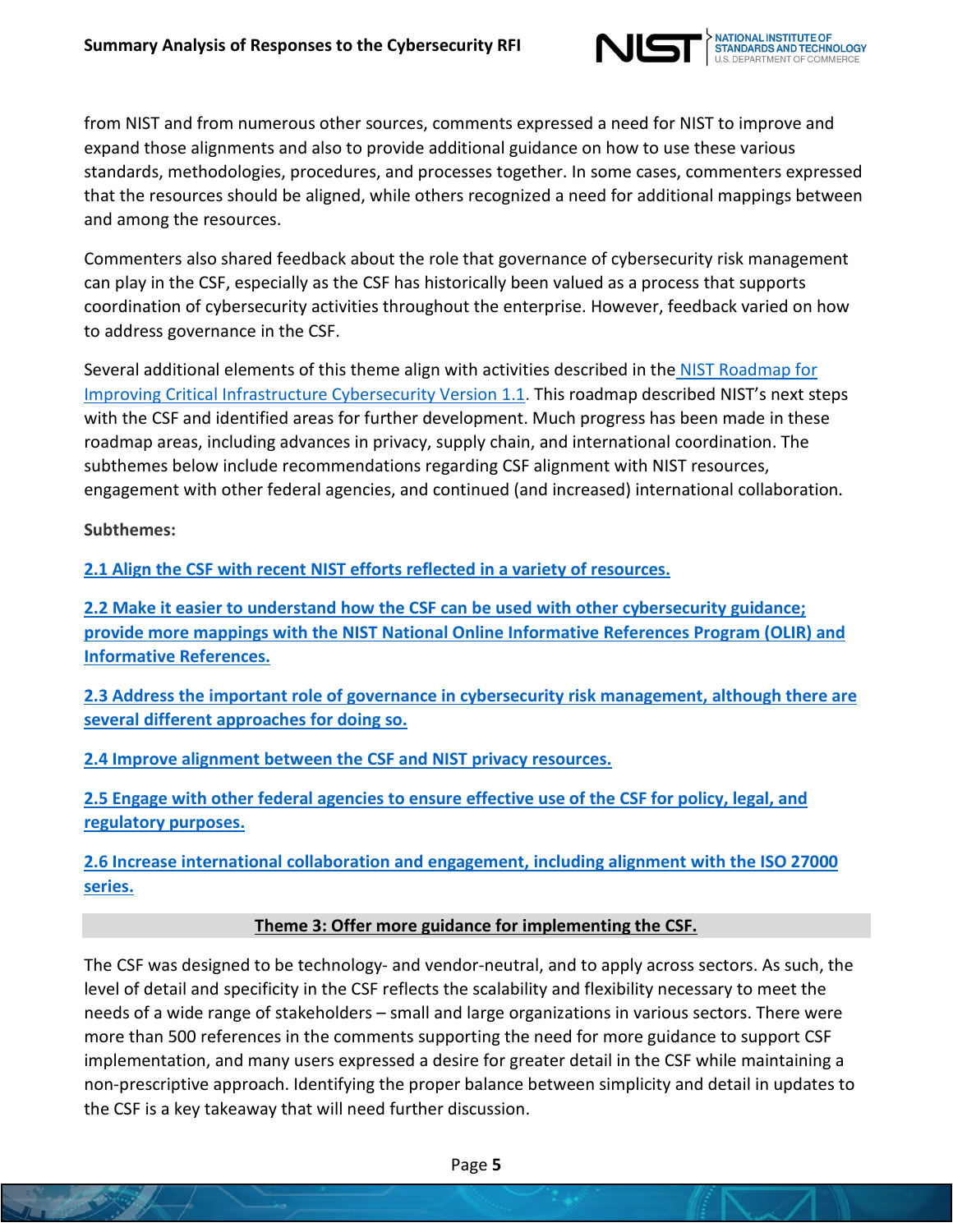

**Subthemes:**

**3.1 Offer more guidance on CSF [implementation.](#page-18-0)**

**3.2 Provide specific guidance on [developing](#page-19-0) CSF profiles.**

## **Theme 4: Ensure the CSF remains technology neutral but allows it to be readily applied to different technology issues – including new advances and practices.**

In establishing the CSF, [Executive](https://obamawhitehouse.archives.gov/the-press-office/2013/02/12/executive-order-improving-critical-infrastructure-cybersecurity) Order 13636 directed that "[t]o enable technical innovation and account for organizational differences, the Cybersecurity Framework will provide guidance that is technology neutral and that enables critical infrastructure sectors to benefit from a competitive market for products and services that meet the standards, methodologies, procedures, and processes developed to address cyber risks." Commenters pointed to both the benefits and challenges of the CSF's technology-neutral and vendor-neutral design. Some noted that while technology has evolved since the initial creation of the framework, the CSF functions and outcomes continue to support organizations' risk management and cybersecurity program improvement. The benefits of a technology-neutral approach were broadly recognized, but multiple commenters said that changes may be necessary to ensure the CSF update clearly addresses cybersecurity for different types of systems – including IT, OT, IoT, and cloud computing. In addition, given the recent guidance developed under [Executive](https://www.whitehouse.gov/briefing-room/presidential-actions/2021/05/12/executive-order-on-improving-the-nations-cybersecurity/) Order 14028, commenters suggested that additional consideration be given in the CSF to software security. As with other themes, respondents called for a flexible approach that applies to all organizations using the CSF.

#### **Subthemes:**

**4.1 Ensure the CSF remains [technology](#page-20-0) neutral while providing guidance on how it is used to address [cybersecurity](#page-20-0) risks in IT, OT, and IoT.**

4.2 Consider the importance of software security, either as part of the CSF or in [conjunction](#page-21-0) with the **[CSF.](#page-21-0)**

**4.3 Ensure the CSF remains [technology](#page-22-0) neutral yet can be applied to specific and emerging topics such as cloud, [hybrid](#page-22-0) work, and zero trust.**

#### **Theme 5: Emphasize the importance of measurement, metrics, and evaluation in using the CSF.**

Numerous stakeholders indicated a need for additional CSF guidance and resources to support cybersecurity metrics and measurement. Many described an opportunity to improve measurement of cybersecurity risk management in the CSF update. Some comments called for more specific guidance regarding how to measure achievement of CSF outcomes. Others called for the CSF (or supporting materials) to include suggested metrics and examples. Further guidance for measuring the performance of an entity in establishing and improving a cybersecurity program was a key need expressed in the RFI responses. However, there were varying viewpoints around the value and use of the Tiers and whether the CSF should be expanded to include guidance on maturity models.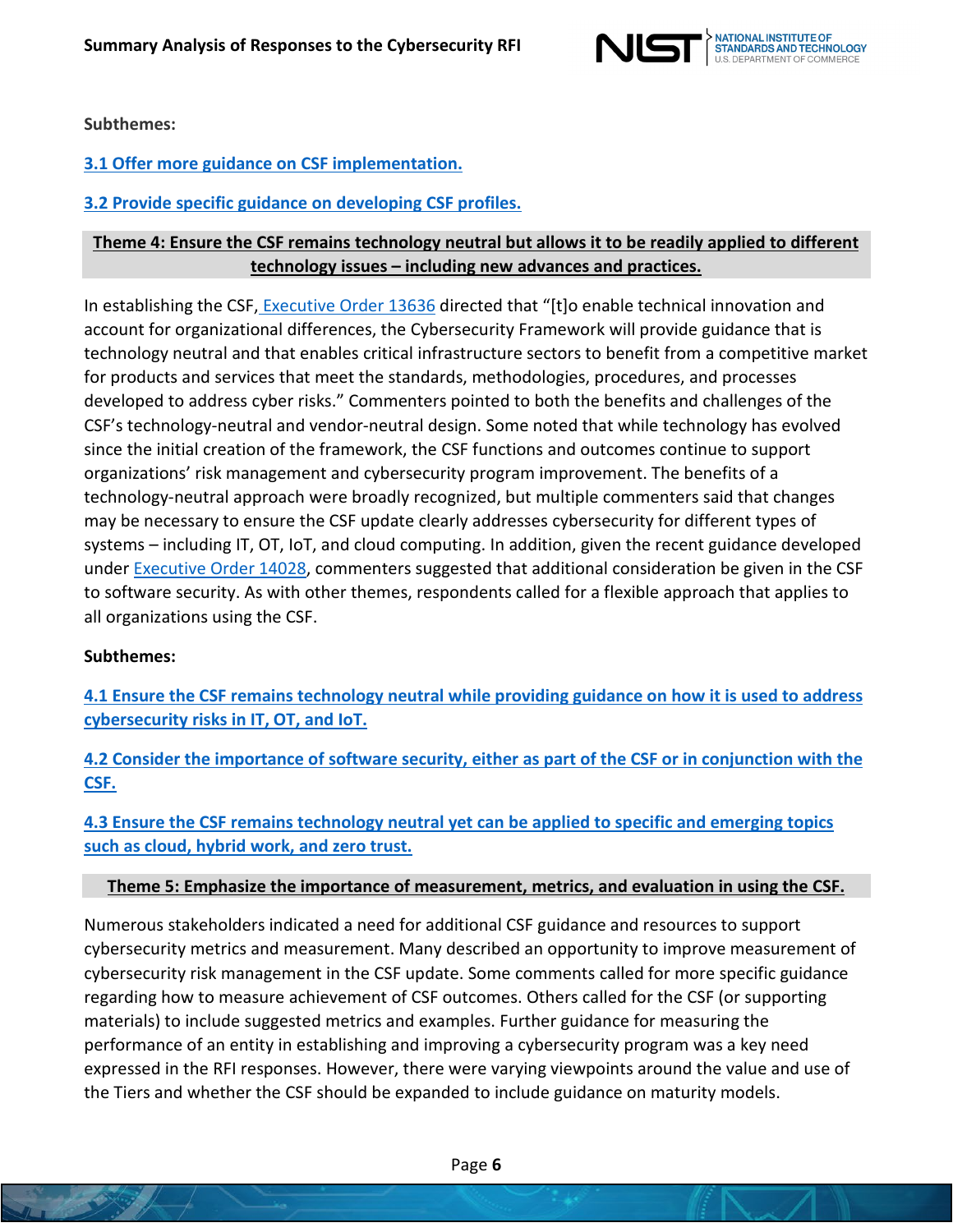

## **Subthemes:**

**5.1 Consider and highlight how the CSF is used as an assessment tool, including [consider additional](#page-23-0) guidance on [assessment](#page-23-0) (for self, suppliers, products, and services).**

**5.2 Provide a means to measure CSF [implementation.](#page-24-0)**

**5.3 Expand on (or, in contrast, remove) Tiers and include (or do not include) [guidance](#page-25-0) on maturity [models.](#page-25-0)**

#### **Theme 6: Consider cybersecurity risks in supply chains in the CSF.**

Responses broadly supported increased references to supply chain risk management in the updated CSF. Many commenters considered whether a new supply chain-specific framework is needed and recommended expanding and improving the CSF to address that need rather than create another model. The comments urged NIST to develop additional guidance and reference materials to help organizations address supply chain risks.

#### **Subtheme:**

## **6.1 Address supply chain risks, either in the CSF or [separately.](#page-26-0)**

# **Theme 7: Use the National Initiative for Improving Cybersecurity in Supply Chains (NIICS) to align practices and provide effective practices, guidance, and tools to bolster cybersecurity supply chain risk management.**

Comments also provided input on cybersecurity challenges in supply chains to help NIST scope NIICS. Commenters broadly recognized the importance of cybersecurity supply chain risk management (C-SCRM), especially in light of recent security incidents. Many organizations, particularly small enterprises, recognize the importance of C-SCRM but are resource constrained, so having a single clearinghouse for guidance, templates, tools, and information sharing would be of great benefit.

#### **Subthemes:**

**7.1 Align [cybersecurity](#page-27-0) supply chain risk management practices, including federal activities and [resources.](#page-27-0)**

**7.2 Offer more guidance on component [inventories,](#page-28-0) such as software bill of materials and hardware bill of [materials.](#page-28-0)**

**7.3 Engage on [open-source](#page-29-0) software security issues.**

**7.4 Offer more guidance on supplier relationship [management](#page-30-0) and contracts.**

**7.5 [There are opportunities](#page-31-0) for NIICS to research, analyze, and develop tools and techniques for better managing [cybersecurity](#page-31-0) risks in supply chains.**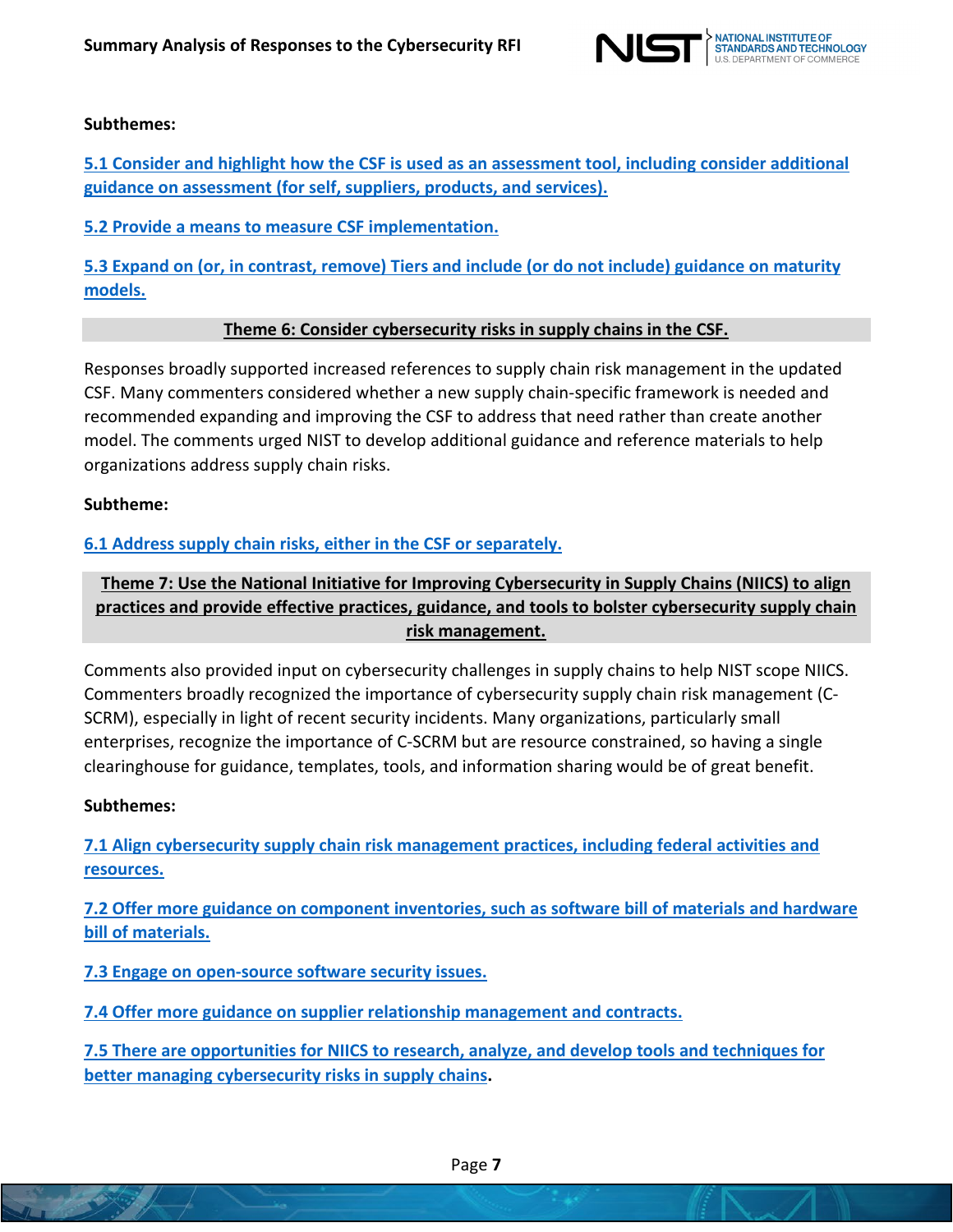

### **Theme 1: Focus on maintaining and building on the key attributes of the CSF with the update.**

# <span id="page-7-0"></span>**1.1 The CSF is widely used and effective in helping organizations understand and manage cybersecurity risks.**

A large majority of respondents shared that they have found the Cybersecurity Framework to be a useful model for organizations seeking to identify, assess, address, and manage cybersecurity risk. They described many benefits that result from the use of the Framework in providing common language and systematic strategy for addressing cybersecurity risks. Many commenters shared that the Framework plays a key role in aggregating and communicating risk management insights to stakeholders at many levels.

- "…the NIST CSF is an essential resource that supports cybersecurity governance and risk management activities. Our company relies broadly upon the CSF, and in particular, has made it the foundation of our enterprise cyber maturity assessment program."
- "Alignment of the NIST CSF to the five functions in the framework is a remarkably effective means to communicate at all levels (and technical competencies) of an organization…"
- "Broad swaths of the business community support the popular Cybersecurity Framework…"
- "NIST Cybersecurity Framework has become the de facto standard for many organizations all over the world, of all sizes, scopes, and complexities. Our client organizations find NIST Cybersecurity Framework Functions, Categories, and Subcategories extremely helpful for organizing, managing, aggregating, and reporting their cybersecurity program activities."
- "As NIST considers potential updates to the Framework itself, it should remember that the framework as it exists has been widely successful and should not seek to materially change the Framework Core."
- "The Cybersecurity Framework has been a tremendously successful tool for evaluating and managing cybersecurity risk by organizations large and small. Its success results from NIST's collaborative approach to development and implementation of the Framework, driven by technical expertise and bolstered by NIST's receptiveness to stakeholder input and recommendations."
- "The five functions of the CSF are applicable regardless of organization sector, size, or structure…The five functions provide structure through a common language to discuss cybersecurity capabilities, programs, and practices. The CSF is a tool that can be used to demonstrate and communicate progress or need for further actions in the five functions."
- "A major advantage of the CSF is that it provides a common language and systematic methodology for managing cybersecurity risk. …[commenter] consists of about 900 different operating companies. These companies are very diversified in their service offerings, geographic locations, and business models. The CSF fits very well for providing a common language to this diversified group of companies."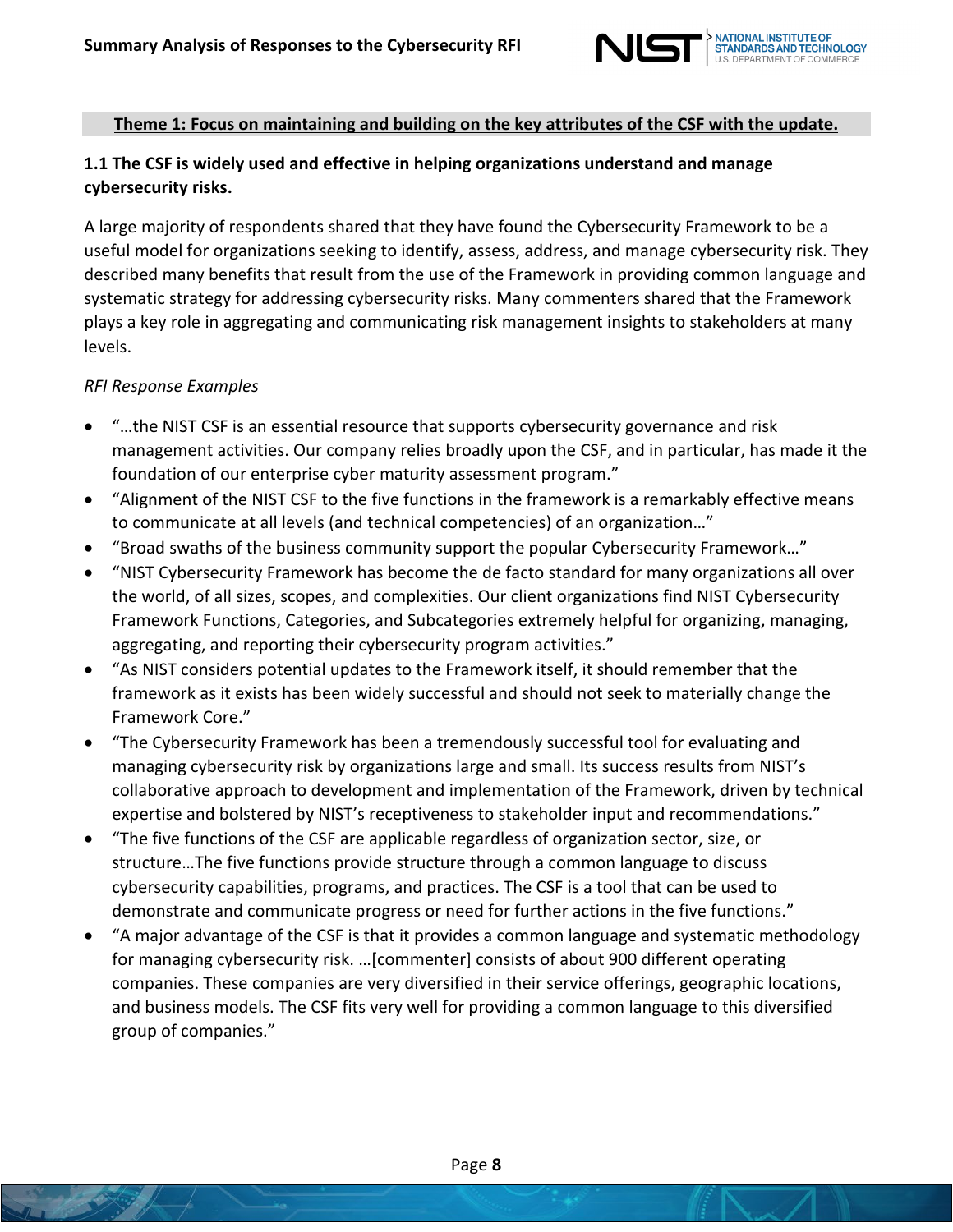

# <span id="page-8-0"></span>**1.2 The flexible and voluntary nature of the CSF has been beneficial for implementation by organizations of varying sizes and capabilities.**

An attribute of the CSF has been its flexibility, which allows implementation across organizations of varying sizes and types. Respondents recognized the benefits of that flexibility to address various cybersecurity risks, risk thresholds, and technologies, as well as implement other frameworks and legal responsibilities. The flexibility also allows the Framework to be used as a starting point for small-tomedium-sized organizations, while also being adaptable for larger organizations with existing risk management programs.

- "The CSF is an effective tool to aid organizations' cybersecurity efforts and the flexible, voluntary nature of the framework has greatly helped in its adoption."
- "The Framework needs to continue to be as widely applicable and as flexible to use as possible."
- "In general, this is something that the NIST CSF has historically gotten right. We wish to note that [commenter] has frequently pointed to the NIST CSF as an example of government standardssetting done right because it is: a. Done in collaboration with industry b. Technology agnostic c. Voluntary d. Not 'one size fits all.'"
- "Continue to maintain the outcome-level nature of the NIST Cybersecurity so that it complements rather than competes with other national and international cybersecurity control and risk management frameworks, whether in the private or government sector."
- "Four drivers of the benefit the Framework creates stand out. First, because it is risk-based and flexible, it can be used by diverse organizations in any sector. Second, because it is widely used, it contains a lingua franca for communicating about cybersecurity risk management. Third, because it is written at an appropriate level, high enough to be universal but detailed enough to drive cybersecurity risk management, it is usable. Fourth, because organizations use it and provide their documents to NIST, the informative references lower the barrier while simultaneously amplifying the benefits to use."
- "The five functions provide helpful guidance to organizations that are establishing their cybersecurity risk management systems from scratch. At the same time, the flexible design of the functions enables organizations that have already established and been managing their own risk management systems to overlay the Framework Core to review and improve their existing risk management process."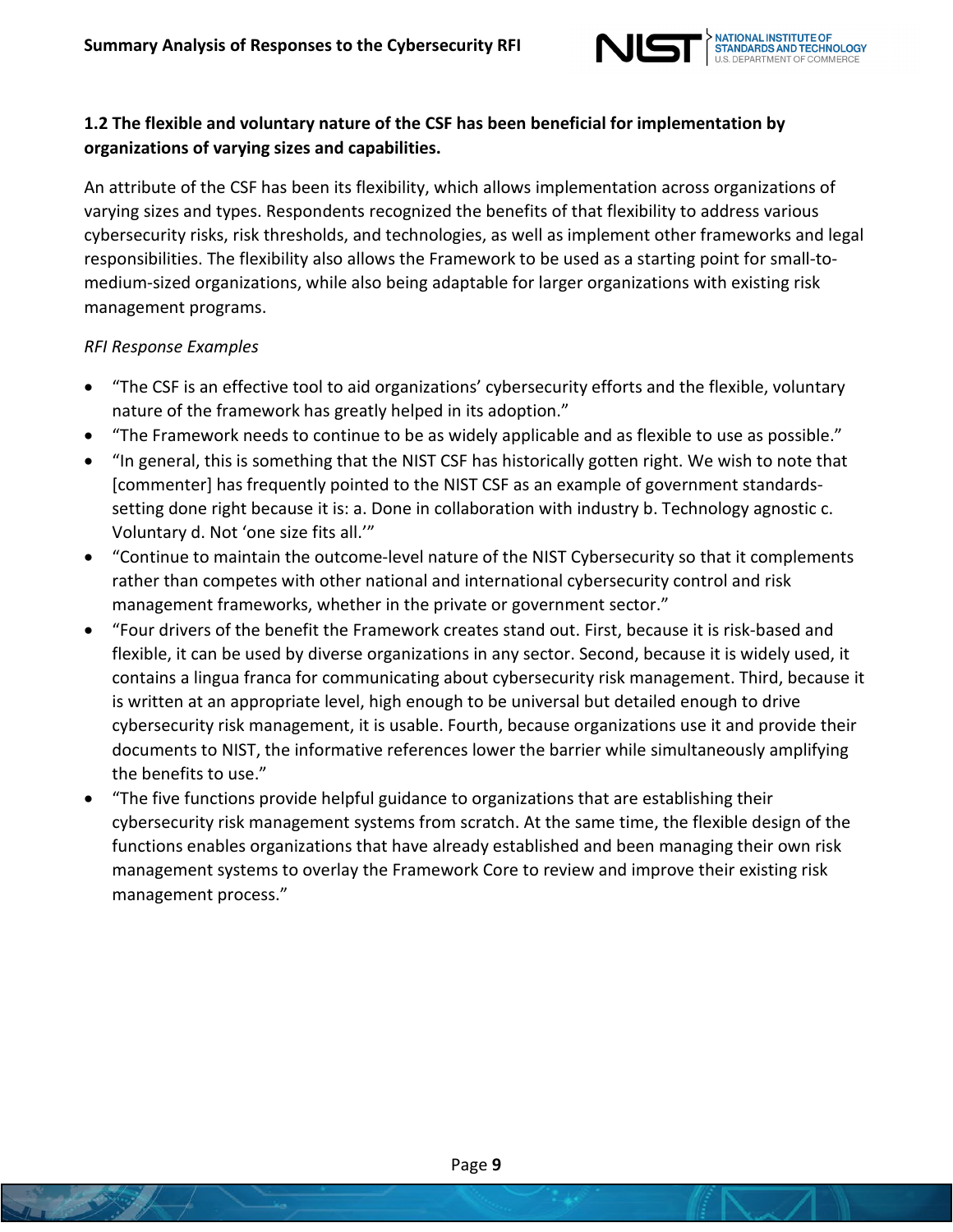

### <span id="page-9-0"></span>**1.3 Ensure the CSF is simple and easy to use.**

Respondents pointed out that the CSF has provided a model for managing and communicating about cybersecurity. Comments recognized that an update may bring additions and complexity and urged NIST not to lose the current simple-to-use model. Some recommended the use of supplemental documents and resources for providing additional information rather than adding complications or extensive detail to the CSF itself.

- "[Commenter] recommends that any updates that NIST makes to the CSF should continue to utilize the Framework's architectural design simplicity, be incremental in scope, and that NIST undertake specific initiatives to make sure that the CSF's use is sustainable. Keep it Simple. Incremental. Sustainable."
- "…[commenter] urges NIST to do everything in its power to do ensure that the Cybersecurity Framework remains the host helpful 21 pages in cybersecurity… [Commenter] understands that limiting the length of the document creates a significant challenge – but it is precisely NIST's ability to meet that challenge, to include only the most important concepts, language, and references, that create value."
- "Likewise, it is important for NIST to balance new additions with the understanding that organizations around the world have already previously adopted the CSF into their risk management practices, and therefore new additions should be calibrated to reflect the evolving landscape but also be principle-based to ensure that organizations are implementing sound practices without chasing multiple new risk management requirements. A continued focus on simplicity will help to achieve this and we encourage NIST to make updates to the CSF in a manner consistent with the current CSF so that it remains easily understood and adaptable."
- "While it is reasonable that the CSF is kept concise and high level for universal use, those new to the CSF may have some difficulty conceptualizing a concrete implementation. Given that the CSF is often the first document referenced regarding cybersecurity risk management in many organizations, supplemental information regarding implementation details could be added."
- "The five functions are of significant value to organizations who are relatively immature and new to cybersecurity as it provides a simple lens through which to understand the field and the areas in which they are likely to require investment."
- "To be more accessible and approachable, the framework understandably boils down complex ideas and cybersecurity constructs in to simple, short phrases...These are complex issues and require attention paid to specific controls in NIST SP 800-53 and the other references provided by NIST. Unfortunately these references are often overlooked by organizations."
- "It's simple to grasp and yet subtle to achieve."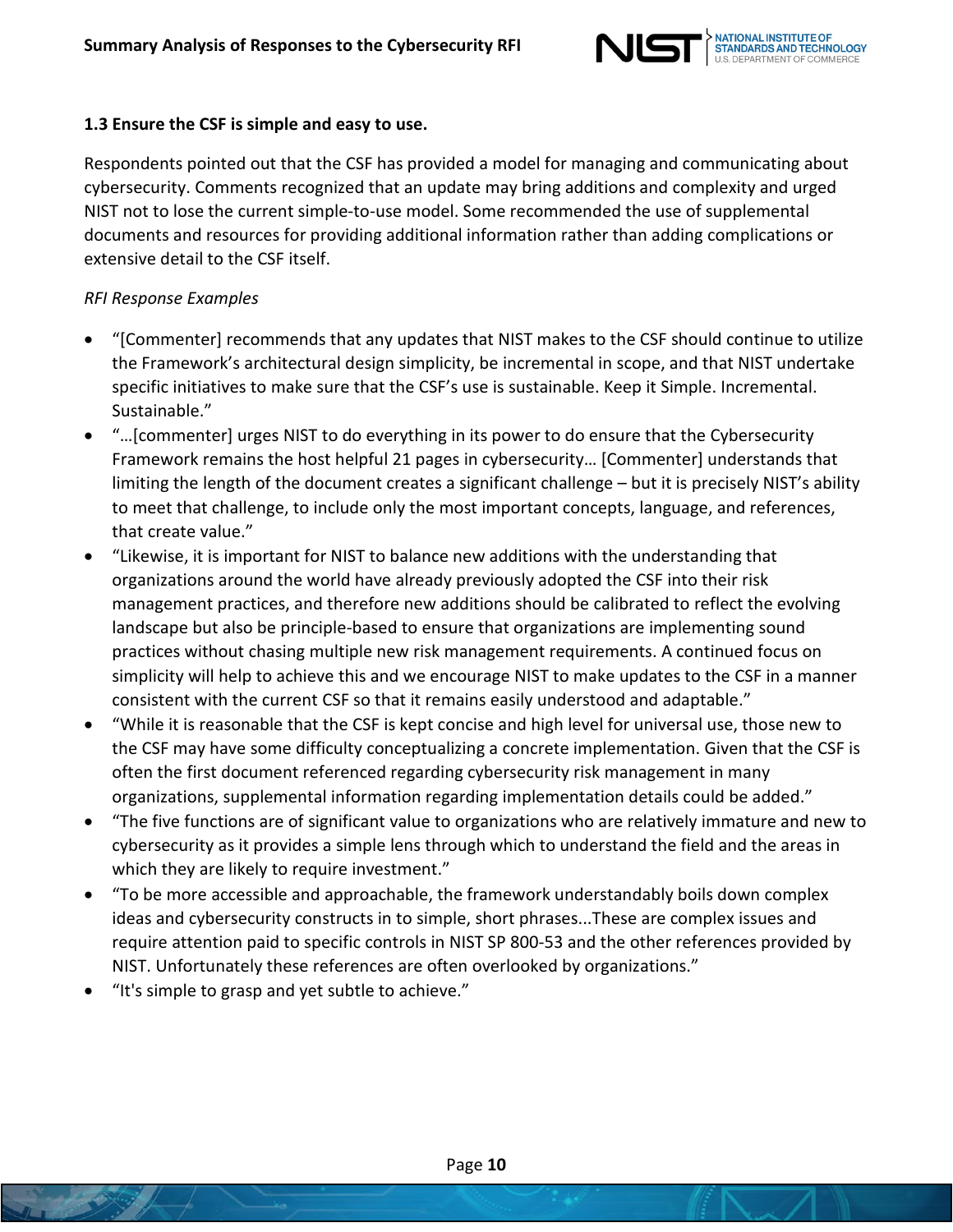

# <span id="page-10-0"></span>**1.4 Keep the CSF effective in enhancing communication with non-IT and security stakeholders, including the C-suite.**

A key attribute of CSF 1.1 is the ability to use its outcomes and process for stakeholder engagement. The CSF is designed to support communication among technical and non-technical participants at all levels of the enterprise. As with the subthemes described above, respondents shared opportunities to improve those communications and urged NIST to ensure that any planned updates continue to support enterprise-wide collaboration.

- "The NIST CSF provides industry standards, guidelines, and practices in a manner that allows for communication of cybersecurity activities and outcomes across the organization from the executive level to operations."
- "Due to the risk-based and business-operations approach of the CSF, where the NIST CSF has been implemented, it is much more easily grasped and used by non-IT and non-security executives. This drives more engagement, participation and interest in security than those frameworks which are more technically focused and controls based."
- "As before, the Framework should be as short as possible and not encyclopedic. The target audience for the Framework is the C-Suite and the Board of Directors, not the technical or engineering community, and it should be drafted appropriately. It should lay out specific requirements and objectives with as much specificity as possible."
- "Specifically, its usefulness derives from its ability to provide an approachable framework to organize cybersecurity activities, help facilitate communication regarding risk and how risk is considered within the organization, and prioritize opportunities aligned with objectives and requirements."
- "…to the extent the goal of the Framework was to provide a common language for organizations, it has certainly achieved that, proving useful for communicating about cyber risk both within and between organizations."
- "The functions selected in the framework contemplate the most important actions when thinking about Cybersecurity processes and allow a high-level perspective beyond specific activities facilitating the communication of strengths and weaknesses to senior management of the organization."
- "The most significant advantage of the framework is the five functions, and the simplicity and clarity that it allows in communication to non-cyber-security professionals including Boards of Directors."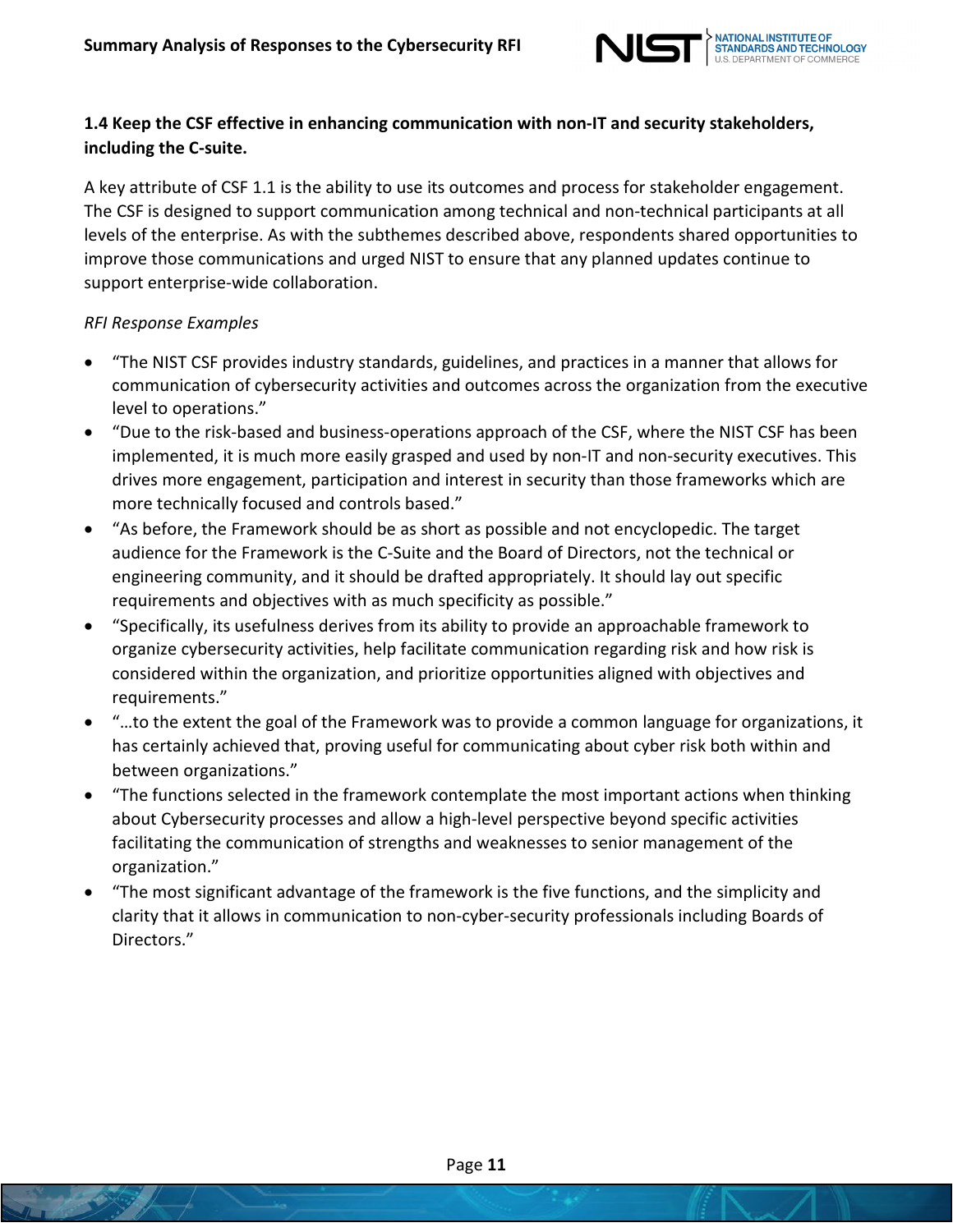

## <span id="page-11-0"></span>**1.5 Maintain backwards compatibility.**

Many of the responses shared examples of how organizations have implemented the CSF including mappings, assessment methodologies, and communications processes. Many respondents made it clear that improvements are welcome but that an updated CSF must retain compatibility with previous versions.

- "[Commenter] believes that the usability of the framework is a key item for organizations that wish to implement it. We caution NIST against any overall structural change to the existing framework that might decrease its usability or substantially undermine security investment rooted in the original framework."
- "Given the amount of cybersecurity activity currently underway, it may be prudent for NIST to consider waiting on a major update."
- "Our concern with modifying the CSF is that many organizations use [governance] risk & compliance tools (GRCs) and that these tools map to the CSF, therefore, any changes will break the mappings and will require substantial effort to remap which will affect numerous internal operations such as audits."
- "To minimize the impacts limiting usability and backward compatibility, we recommend NIST limit changes to the lowest levels [*context from previous paragraph of response references changes at the categories and subcategories level]* of the CSF as possible."
- "Backward compatibility would be most severely impacted by changes to the subcategories because that's where the mapping to other frameworks happens. Additions, just as you'd make to 800-53, should be low impact."
- "[Commenter] supports the evolution of the Framework to meet the changing landscape of cybersecurity risks…As the current Framework has already been widely adopted and tailored by entities across critical infrastructure sectors, the structure of the Framework Core should be preserved to the extent possible."
- "We believe that useability and backward compatibility are important, but the world and the practice have changed substantially. We would advise NIST to keep the structure the same, fill in the gaps that the community identifies, but keep constant those parts of the framework that can be kept constant."
- "Many organizations utilize the CSF on an ongoing or annual basis. Backward compatibility is crucial for organizations to measure progress. If backward compatibility is not possible, at the very least, an accounting of changes and a mapping between versions will be necessary."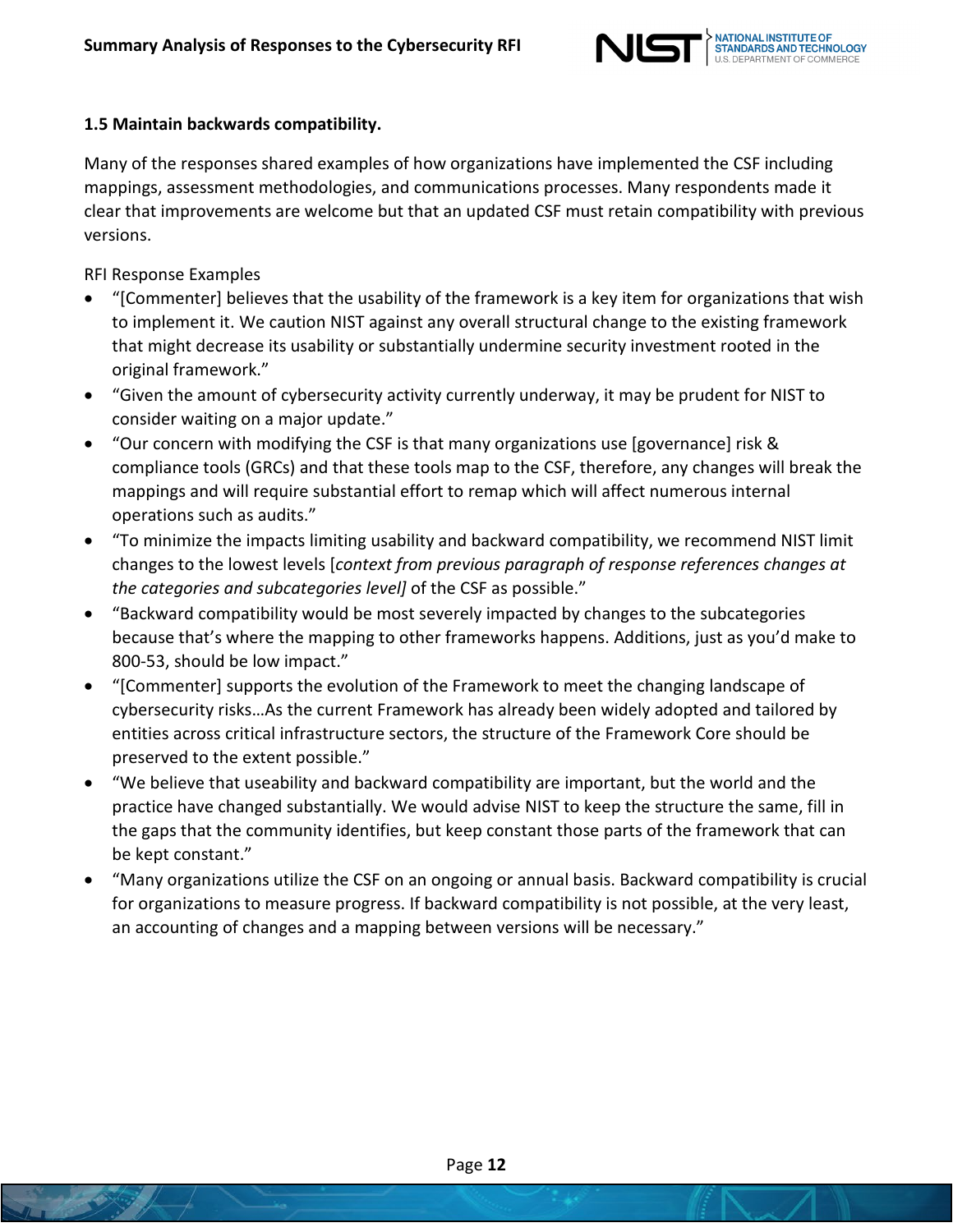

### **Theme 2: Align the CSF with existing efforts by NIST and others.**

### <span id="page-12-0"></span>**2.1 Align the CSF with recent NIST efforts reflected in a variety of resources.**

NIST conducts research, development, and outreach to advance and develop cybersecurity standards, guidelines, and practices to advance cybersecurity risks. Since the release of CSF 1.1 in 2018, NIST has released new cybersecurity resources that include an update to Security and Privacy Controls for Information Systems and Organization, the NIST Privacy Framework, the NICE Workforce Framework for Cybersecurity, the Secure Software Development Framework, IoT and OT cybersecurity guidance, and enterprise risk management guidance. Comments included broad requests to align the CSF with these other efforts. Alignment between these key resources, as well as identification of efficient ways to apply these multiple products, will help improve adoption and reduce cybersecurity risks.

- "We recommend the continuation and timely update of linkage/mapping between NIST CSF and other cybersecurity framework. The linkages should allow NIST CSF to stay relevant in between version updates, as it maps to newer frameworks or frameworks refreshed to update our understanding of cybersecurity."
- "[Commenter] agrees with the RFI that NIST should actively work to harmonize the CSF with related NIST tools published since the release of CSF V1.1."
- "In general, the more integration and compatibility between CSF and key NIST products…. A critical factor is ensuring that the integration is not a one-way proposition. In other words, the CSF should provide overlap and mapping to these frameworks and vice versa."
- "NIST provides two major resources regarding risk management: the CSF and Risk Management Framework (RMF)… As each framework has its own scope and perspective, additional explanation on the relationship among related resources including the CSF and RMF, both in similarity and difference for a particular scope, typical use cases, etc. could be beneficial for users in choosing the best suited resource."
- "There is opportunity to increase the number of controls...Would be helpful to have additional controls, a stop gap between 108 controls and 800-53. Perhaps existing controls could be expanded to demonstrate levels of maturity."
- "We recommend consideration be given to refactoring NIST 800-161's approach to more explicitly map to the five CSF functions. We believe this will increase the ease of adoption across industry, and deliver more successful implementations of cohesive and integrated security programs."
- "Aligning job descriptions and team designations [that have been developed based on the NICE Framework] to the Core Functions of the NIST CSF could be an effective way for new programs to understand how to implement controls effectively."
- "[I]n our consulting, we leverage the NICE Framework and the CSF together as part of a holistic view into a cybersecurity risk management program."
- **"**Mapping the NIST CSF to other resources developed by the federal government."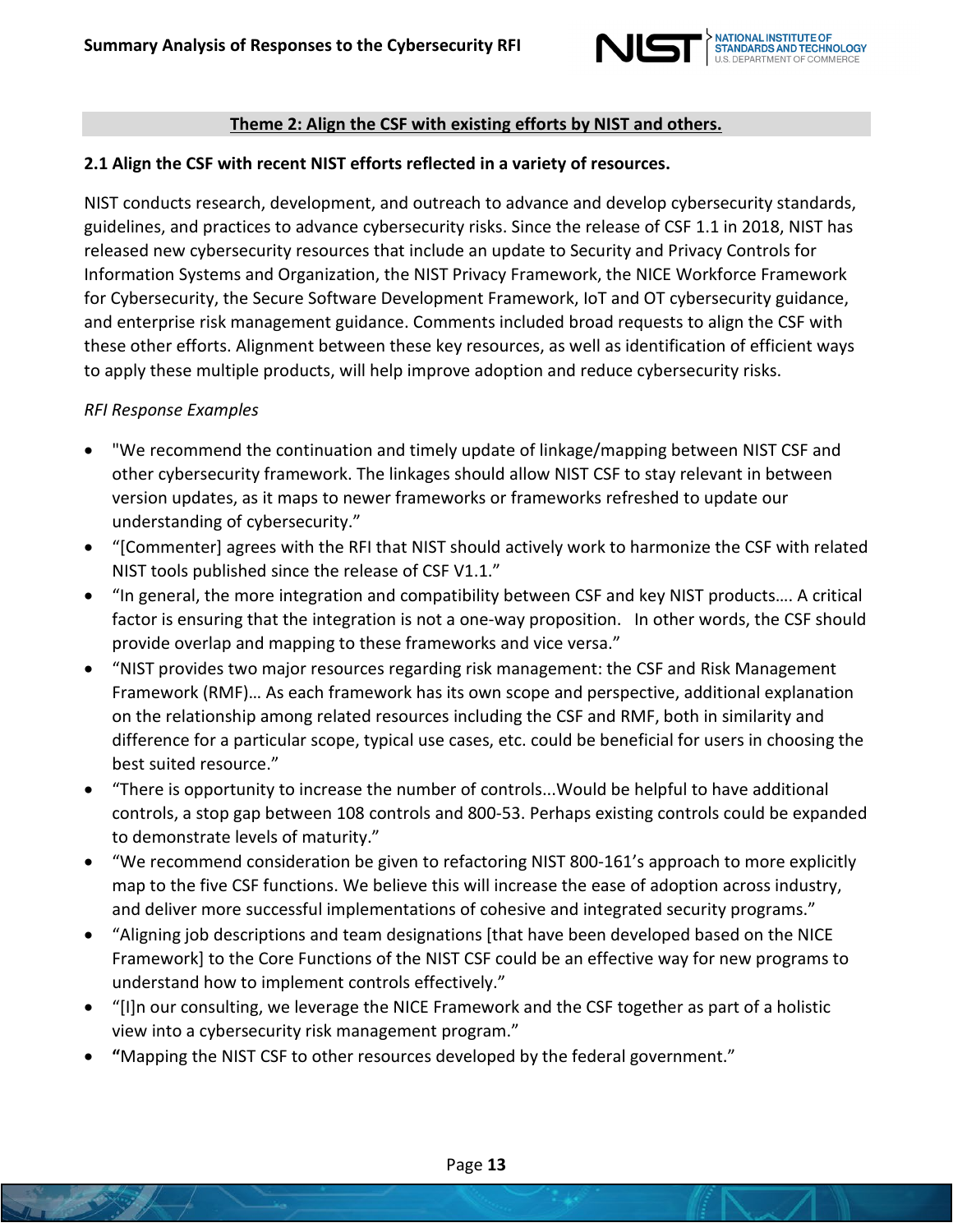

# <span id="page-13-0"></span>**2.2 Make it easier to understand how the CSF can be used with other cybersecurity guidance; provide more mappings with the NIST National Online Informative References Program (OLIR) and Informative References.**

The CSF identifies a broad set of cybersecurity outcomes and includes informative references to existing standards, guidelines, and practices to provide additional implementation guidance. Commenters expressed interest in more mappings between the CSF and other resources. Since the publication of CSF 1.1, NIST has created the National Online Informative References (OLIR) Program, which provides an online, database-driven capability to document and share experts' understanding of the relationships between various standards and publications, including the CSF.

- "NIST should consider using software to build a navigable NIST Cybersecurity Framework Ecosystem that could also link and show the relationship between the Cybersecurity Framework, the Risk Management Framework, and the Privacy Framework, as well as mappings, links, informative references, etc."
- "We recommend NIST develop a flow chart or road map that can help organizations connect all of these resources and recommendations and map them back to the CSF."
- "Modify NIST CSF to provide more granularity at, or below, the subcategory level"
- "NIST can improve the OLIR Program by increasing the number of informative reference documents included in the database as additional informative references are added to the Cybersecurity Framework. Additionally, NIST can include a description of the OLIR program in the Cybersecurity Framework to notify users of the Cybersecurity Framework of how to access additional informative reference documents."
- "One aspect that we had to 'DIY' was the inclusion of sector-specific regulations such as the FTC Safeguards…It may be helpful to incorporate these into informative references or to create a set of overlays that pull out the requirements from these documents and assign them to the five stages framework, so that users who are beholden to these regulations can simplify their compliance. However, we can also understand the view that sector-specific regulations belong in industry profiles and are not the purview of NIST."
- "Leveraging CSF subcategories may seem obvious until one investigates the supporting references that specify subcategory requirements…To remedy this, streamline references to better fit the subcategory and, consequently, to make the CSF easier to use."
- "NIST should work with industry to bring the informative references up to speed to reflect the latest cyber work products and thinking in this complex area."
- "A mapping of the three Risk Management tiers (implementation/operations level; business/process level, and senior executive level) and inclusion of NISTIR 8286 series references to the CSF Informative References would be helpful."
- "Recommend adding more robust mapping of controls and other frameworks. Many organizations either wish to or are bound by requirements to meet a variety of frameworks."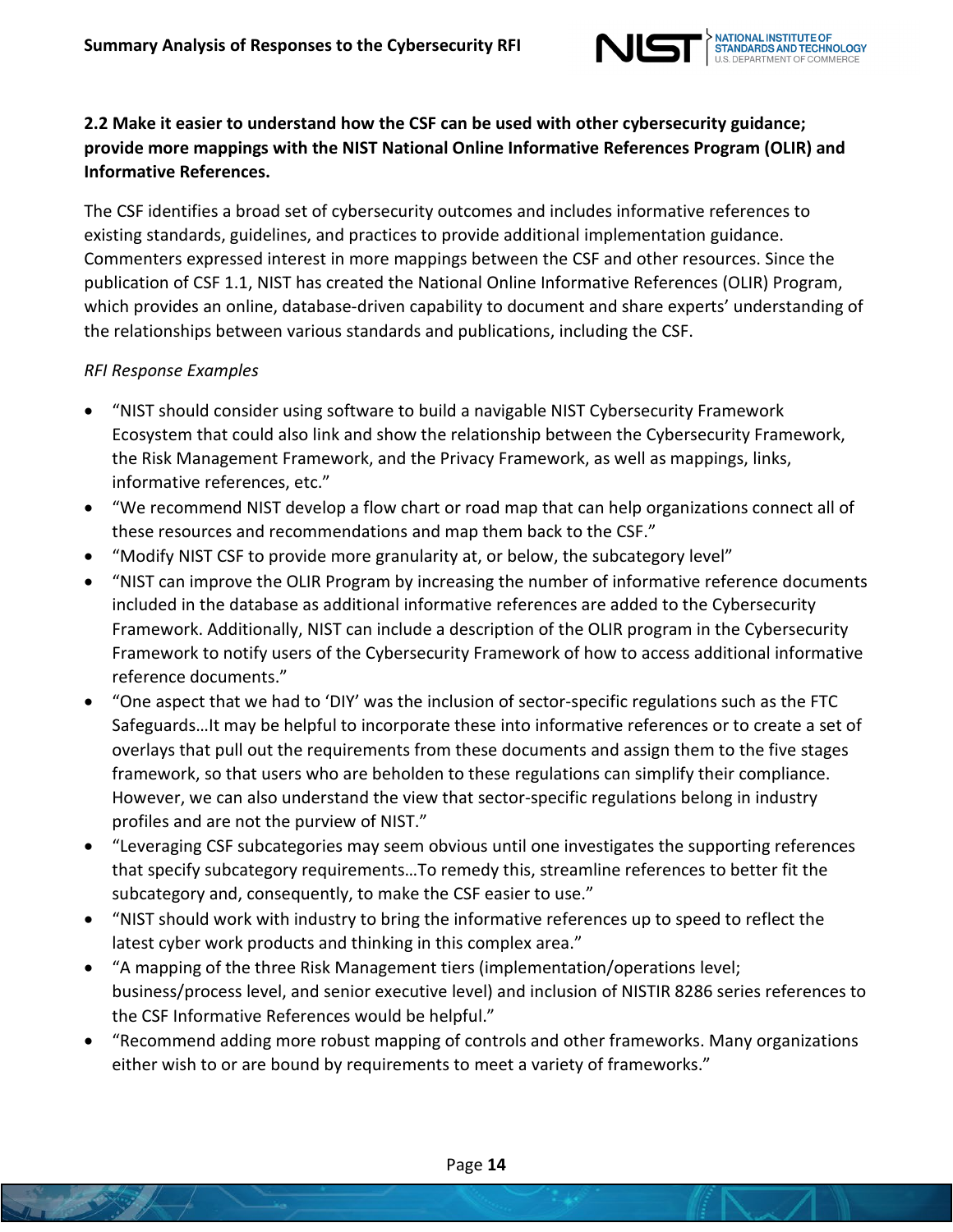

# <span id="page-14-0"></span>**2.3 Address the important role of governance in cybersecurity risk management, although there are several different approaches for doing so.**

The CSF has historically been valued as a process that supports coordination of cybersecurity activities through senior management of an enterprise. Currently, CSF 1.1 includes governance of cybersecurity risk management in the "How to Use the Framework" section, as part of establishing a cybersecurity program, and includes governance as a Category in the CSF Core. Comments referenced the importance of governance considerations in the CSF but offered different solutions on how to address governance in the CSF. Some comments requested that NIST elevate the role of governance to a new Function in the CSF Core, ensuring alignment of cybersecurity activities with enterprise risks and legal requirements, while others expressed support for separate guidance on governance. Other commenters suggested addressing governance by emphasizing enterprise risk management in addition to cybersecurity risk management.

- "We encourage NIST to incorporate the appropriate role of governance functions and responsibilities into the CSF."
- "Formalizing a Governance Function would ensure audiences consuming maturity scores and reporting at the Function level consistently see reporting on this key area. It would also allow for additional focus on evolving areas of best practice, for example cybersecurity oversight."
- "…update the CSF to include the functions of 'Governance' and 'Supply Chain/Dependency Management'…"
- "…governance and executive leadership support has become a key cybersecurity topic…It should be noted that there are two frameworks already in existence that have a Governance function: NIST Privacy Framework and Cybersecurity Risk Institute Profile. We believe that Governance should be broken out into a separate function..."
- "NIST should align the CSF with its Integrating Cybersecurity and Enterprise Risk Management guidelines."
- "Given the CSF's success, [commenter] believes the CSF should serve as a model for risk management beyond cybersecurity. But the CSF should not itself be expanded to address noncyber risks because doing so could hinder its cyber-specific utility."
- "As NIST considers potential updates to the Framework itself, it should remember that the framework as it exists has been widely successful and should not seek to materially change the Framework Core. For example, many government dockets are contemplating including requirements on industry regarding governance and third-party risk. …[Commenter] believes that NIST should not include additional Functions on 'Governance' and 'Supply Chain/Dependency Management' at this time."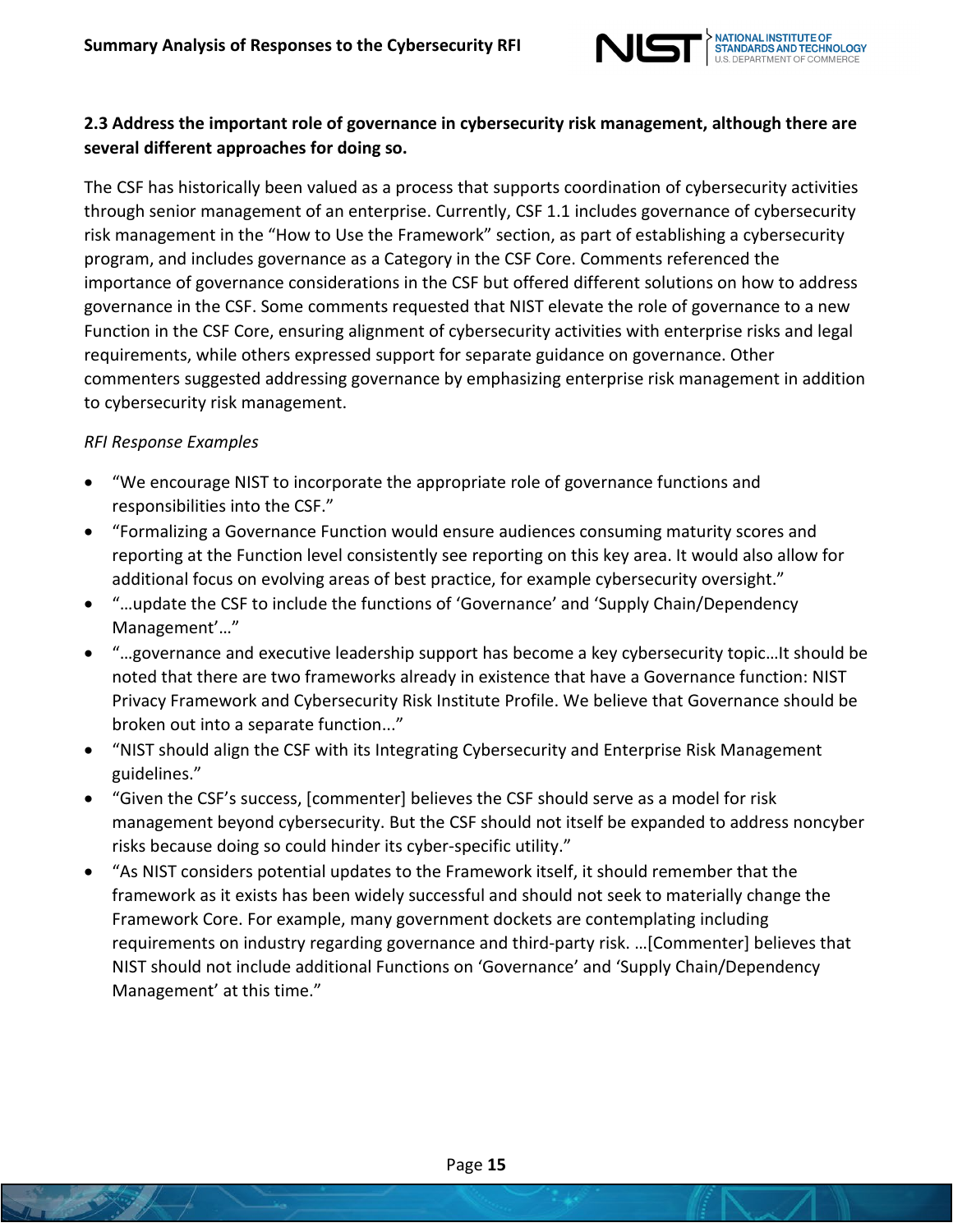

### <span id="page-15-0"></span>**2.4 Improve alignment between the CSF and NIST privacy resources.**

Commenters recognized the value that NIST privacy resources, including the NIST Privacy Framework, provide, such as building public trust. They saw value in NIST's coordinated approach to cybersecurity and privacy as exemplified by other publications such as Security and Privacy Controls for Information Systems and Organizations (NIST SP 800-53 Rev. 5) and commented on the need for additional alignment or guidance when using the CSF in coordination with NIST's other frameworks to support privacy and cybersecurity risk management.

- "NIST should continue and expand the focus upon privacy and individual liberties. Recognizing the role that the protection of privacy and civil liberties plays in creating greater public trust, the Framework includes a methodology to protect individual privacy and civil liberties when critical infrastructure organizations conduct cybersecurity activities."
- "Given that NIST 800-53 SP Rev 5 has consolidated security and privacy controls for information systems, [commenter] believe[s] organizations can benefit from further guidance on how to use CSF in conjunction with the NIST Privacy Risk Management Framework (PRMF) to collectively address privacy and security risks. Providing guidance on creation of integrated current and target profiles and action plans utilizing both Frameworks, as well as integrated informative references in addition to existing CSF to PRMF crosswalks, can facilitate a broad approach to helping organizations reduce risks—whether privacy or security—to their operations and assets, which remains a challenge for many."
- "Additionally, [the commenter] propose[s] the following general principles to guide continued work on NIST's successful framework: [… A] strong regard for the security and privacy of end users builds trust in the companies with whom those end users choose to do business."
- "The [commenter] also thanks NIST for their extensive work on developing frameworks to address questions of privacy and artificial intelligence, as well. Given that many of these areas require robust cybersecurity protections as well, we encourage NIST to examine ways to further harmonize current and future frameworks to best integrate interconnected themes."
- "At a minimum, [commenter] believes that both the NIST Risk Management Framework and the NIST Privacy Framework should be incorporated into any revision of the CSF."
- "We found it helpful to have the CSF mapped to SP 800-53-5 as well as the Privacy Framework."
- "The revision is also an opportunity to provide alignment with existing NIST frameworks (e.g., privacy and risk)."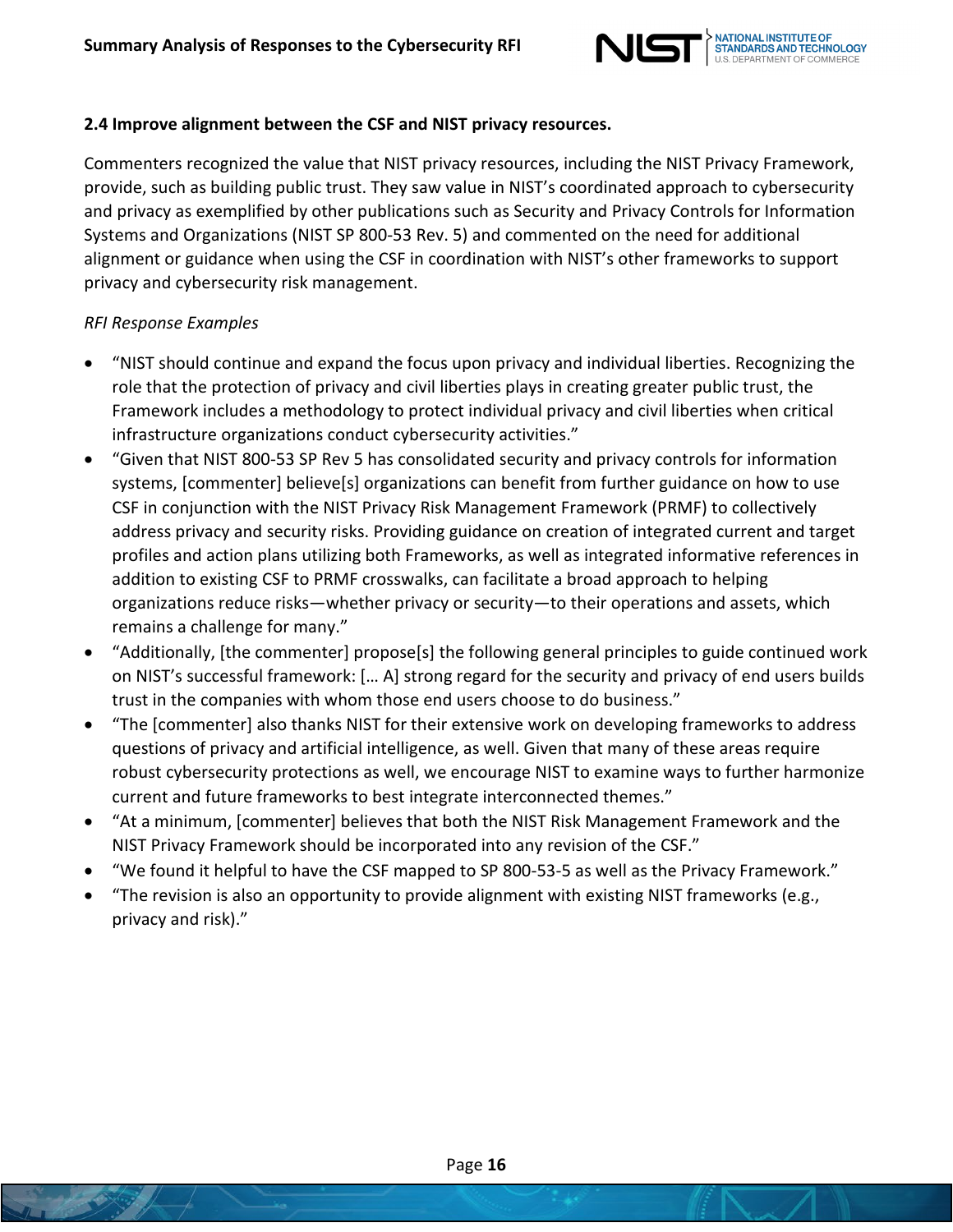

# <span id="page-16-0"></span>**2.5 Engage with other federal agencies to ensure effective use of the CSF for policy, legal, and regulatory purposes.**

Some of the responses noted that there are numerous ongoing cybersecurity policy and regulation discussions across various federal agencies. They suggested that the CSF may provide an opportunity to improve how organizations achieve and report adherence to those goals and requirements. In addition, commenters discussed the importance of aligning the CSF with efforts by other federal agencies.

- "Future, and in development, U.S. government policies on cybersecurity should be aligned with the CSF and CSF 2.0. The U.S. government has many cybersecurity initiatives underway. No matter the vector of cybersecurity updates, from Executive Orders to legislation to agency specific regulation, there must be alignment with the CSF. The CSF should be leveraged to avoid duplication and fragmentation which only decreases overall security and readiness."
- "It would also be helpful if Federal agencies advanced common usage to the Framework."
- "By further aligning the Cybersecurity Framework with HIPAA, healthcare stakeholders will be better equipped to leverage sophisticated cybersecurity tools while ensuring regulatory compliance."
- "NIST may wish to consider an expanded approach to mandatory requirements. While the Framework itself would not impose such mandatory requirements, it should be drafted in such a way to permit this…"
- "Without clear relationships and hierarchy between materials created, the cybersecurity guidance space becomes crowded and potentially duplicative, and the relevance of the CSF is overshadowed by cyber regulations, especially if the regulations are not built on the CSF. Two timely examples, include the 2021 TSA Pipeline Security Directives and the first draft CISA Common Baseline Industrial Control System Performance Goals, which were not structured to align with the CSF."
- "[Commenter] supports NIST working with the National Telecommunications and Information Administration ('NTIA') as they fund broadband networks nationwide through the Infrastructure Investment and Jobs Act's Broadband Equity, Access, and Deployment ('BEAD') Program and utilize the revised framework to meet NTIA's cybersecurity and supply chain security goals for the program."
- "Current and in development programs like FedRAMP and the Cybersecurity Maturity Model Certification (CMMC) further complicate this issue for some organizations, raising questions about how these frameworks and certifications can align."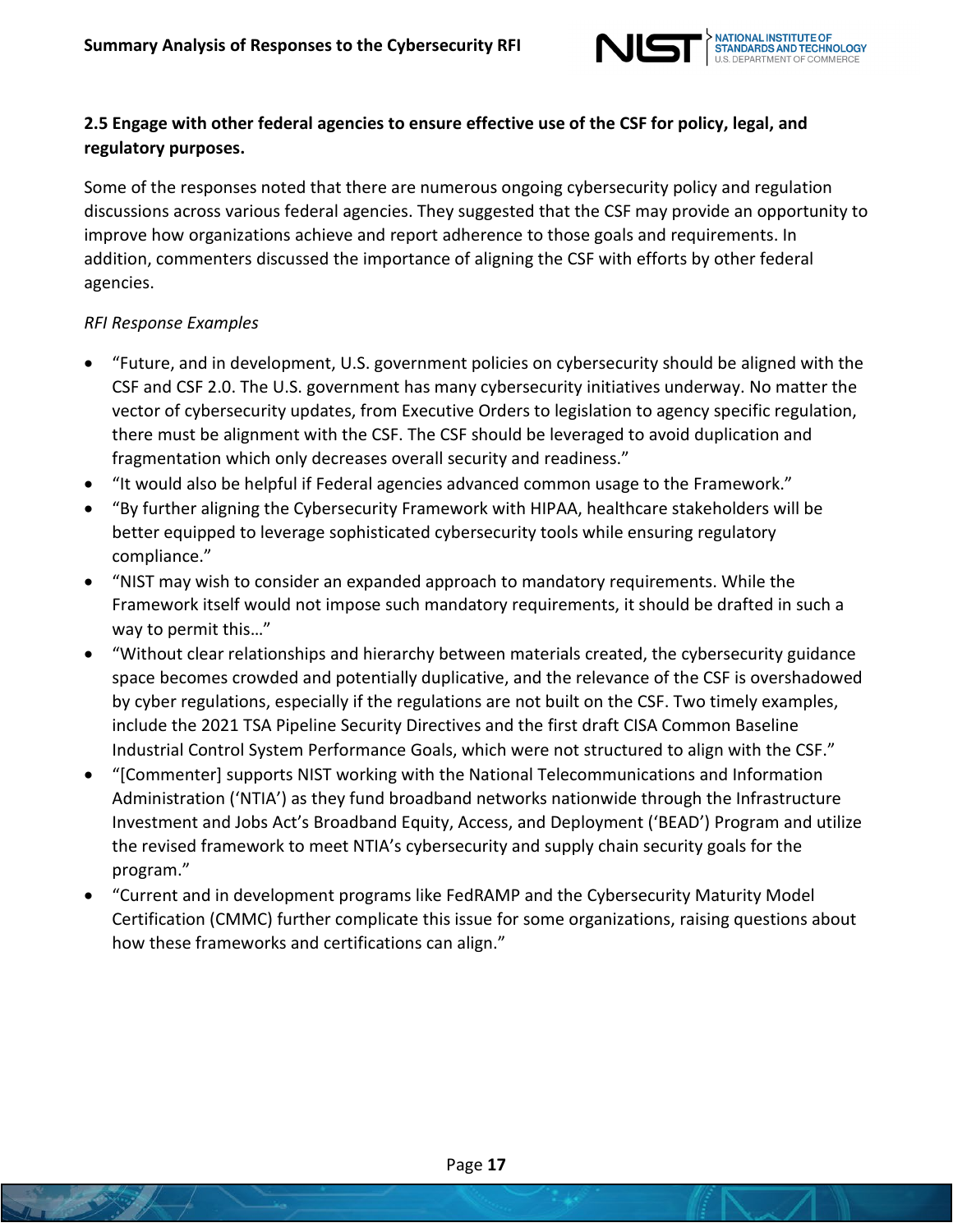

## <span id="page-17-0"></span>**2.6 Increase international collaboration and engagement, including alignment with the ISO 27000 series.**

The CSF Roadmap 1.1 recognized that "globalization and advances in technology have driven unprecedented increases in innovation, competitiveness, and economic growth." Commenters pointed out that, as governments around the world are proposing and enacting cybersecurity policies, laws, and regulations, it is imperative that the CSF (and NIST, in general) align with those initiatives. Commenters appreciated the efforts NIST has taken to position the CSF internationally and suggested NIST should continue to engage with international partners to increase integration with other international efforts and standards.

- "[Commenter] hopes the CSF becomes truly globally common framework. [Commenter] applauds NIST's effort so far to position the CSF as a global framework, but there is still a way to go. This CSF revision process is a good opportunity to advance this objective, and [commenter] encourages NIST to reach out to international stakeholders as much as possible so that their opinions and voices are reflected and give them a strong stake in the outcome."
- "International engagement will be imperative to continue advancing efforts to improve cybersecurity globally and support a consistent approach to cybersecurity risk management. NIST should continue to participate in cyber dialogues led by the Department of State, commercial dialogues and other efforts led by the International Trade Administration, and in multilateral fora like APEC on cybersecurity and related topics to build upon its already robust international engagement efforts"
- "We encourage NIST and other U.S. government partners to increase investments in promoting the adoption and use of the Cybersecurity Framework both domestically and internationally."
- "NIST should identify the barriers to foreign adoption of the CSF 2.0 and tailor messaging and education to counter these barriers... NIST should conduct workshops with foreign governments and companies to identify different ways the CSF can be used and how it can integrate with other international standards."
- "The CSF should focus on international standards as base informative references wherever possible."
- "There is a lot of overlap in security recommendations between the Framework and other global standards, such as the ISO 27000-series and others. In addition, the Framework itself is adopted by organizations around the world. We encourage NIST to continue to engage in global outreach and align the Framework with other globally accepted standards."
- "…focus on international standards as base informative references."
- "This letter recommends that NIST update the informative references to RS.AN-5 to include standards that are directly related to coordinated vulnerability disclosure - specifically ISO/IEC 29147 and ISO/IEC 30111."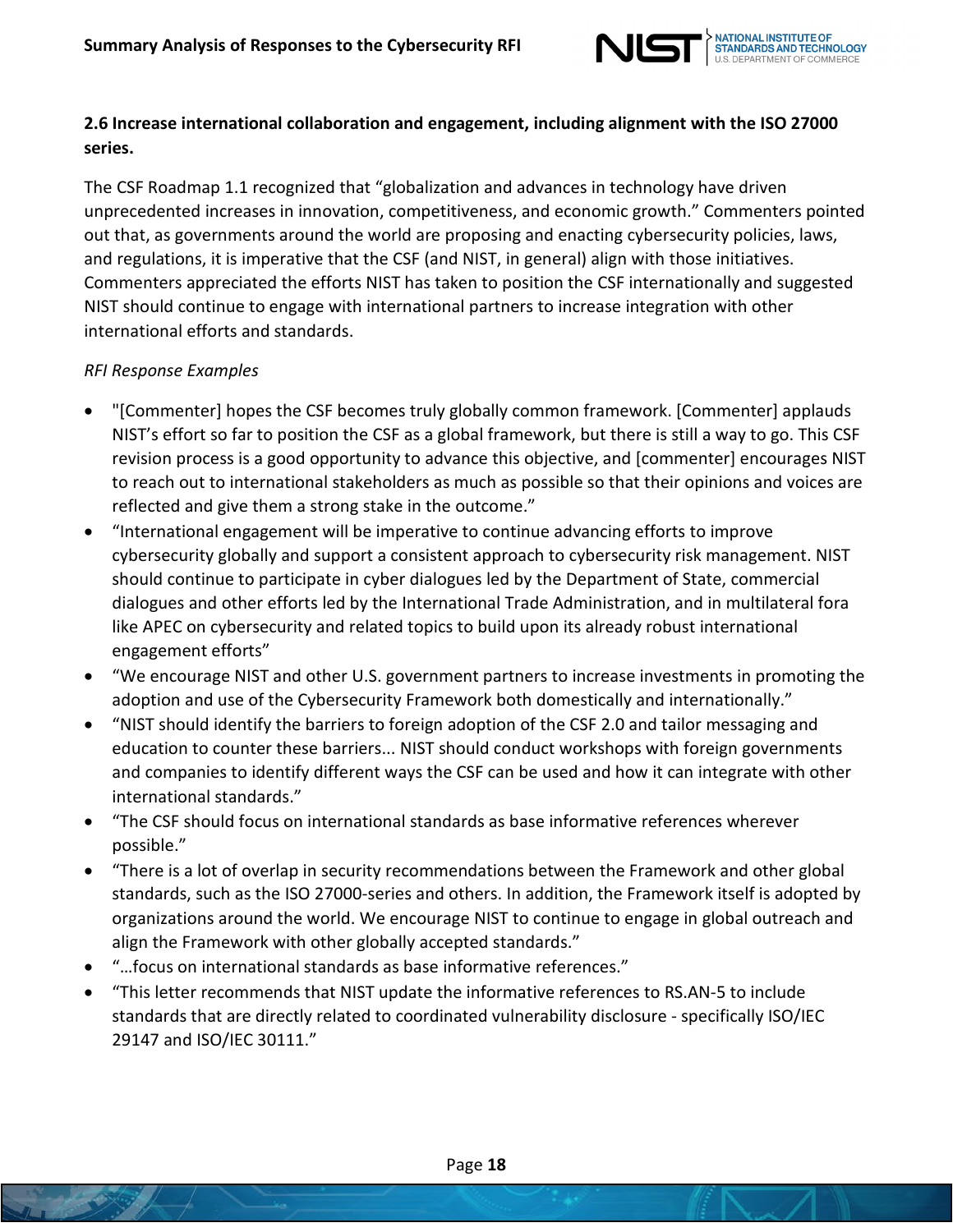

#### **Theme 3: Offer more guidance for implementing the CSF.**

#### <span id="page-18-0"></span>**3.1 Offer more guidance on CSF implementation.**

Initially, NIST made the decision not to provide extensive implementation instructions for the nascent CSF. As reflected by the RFI responses, the security community – broadly including organizations that need to implement cybersecurity risk management measures – has developed innovative and diverse methods of applying the CSF and has incorporated the practices into products, assessment models, certifications, and more. Multiple comments pointed out, however, that the lack of specificity may result in inconsistent interpretation and implementation of the CSF. They reflected a desire for more implementation guidance, including more specific information about definitions, applications, and interoperability.

Other responses recognized that some CSF users may not be aware of guidelines and resources already produced by NIST and others. That led commenters to call for additional guidance, as well as improved awareness of available resources.

- "While we appreciate the balance NIST aims to strike, we believe smaller organizations will need more prescriptive steps they can take if they are to improve their cyber posture."
- "Consider adding a 'Guidance' field to the CSF PDF and spreadsheet...add a 'Documents and Artifacts' field..."
- "…recommend NIST develop a best practices guide for using the Framework based on real use cases that successfully address the evolving threat landscape applying emerging cybersecurity concepts, principles and technologies."
- "Guidance is explicitly needed to address the minimum capability the organization must have to successfully adapt the Framework's guidance for implementing or improving cybersecurity capabilities. Many organizations that make up the critical infrastructure are small to medium-sized organizations with immature organizational capabilities."
- "The online learning content page should be more user-friendly and intuitive to navigate, including a simplified explanation of where to begin and how the standards work to supplement CSF."
- "…we recommend NIST consider developing a CF-type resource aimed specifically at smaller organizations with limited technical expertise in cybersecurity. This resource could focus on detailing, in non-technical terms, the various threats facing smaller organizations, proactive steps that could be taken to mitigate risks, actions to take should the organization experience a cyberattack, and contingency plans to ensure patient care is not disrupted."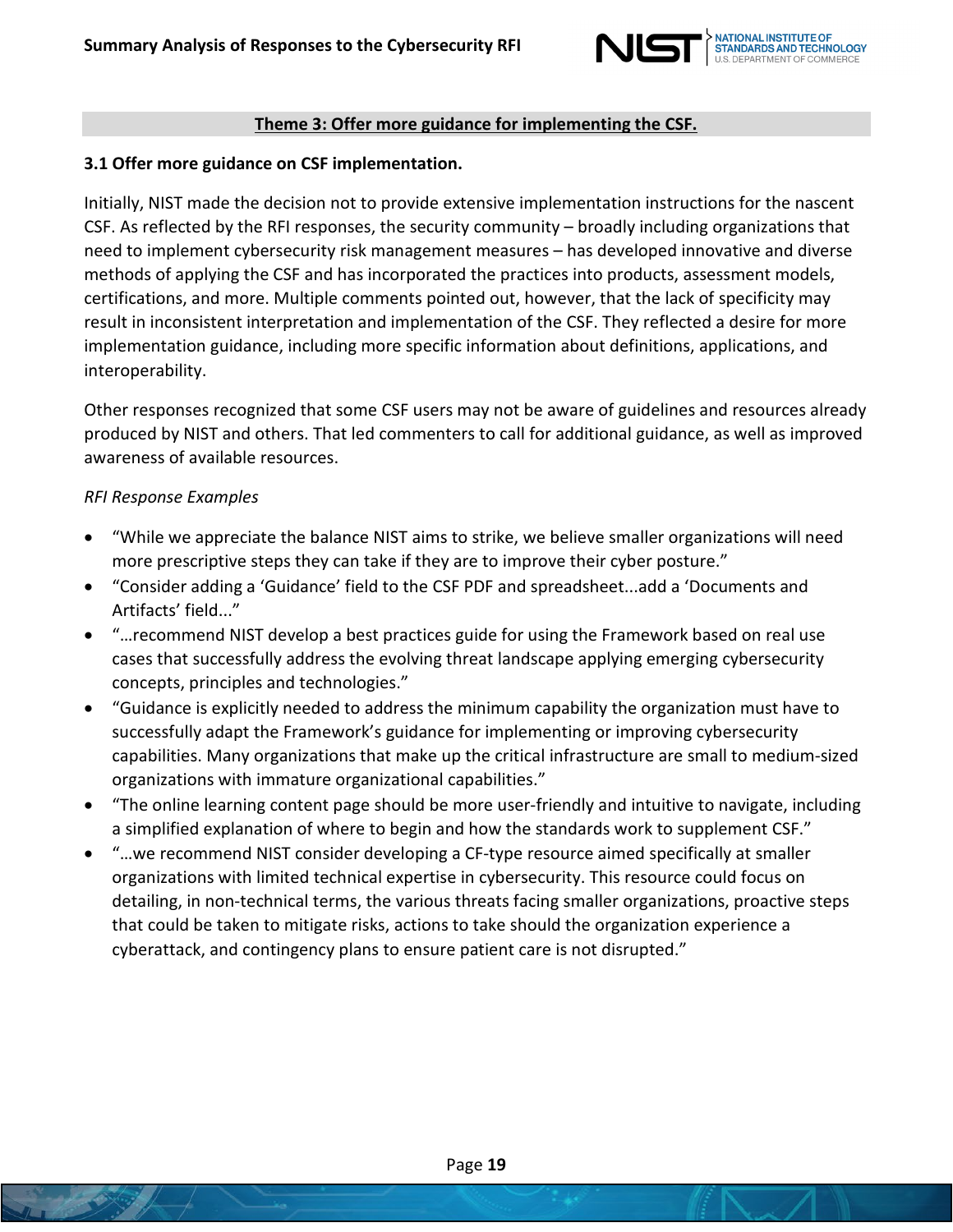

## <span id="page-19-0"></span>**3.2 Provide specific guidance on developing CSF profiles.**

Respondents pointed out that the CSF Profile component is helpful, but the concept can be difficult to understand and apply. Comments suggested that, while NIST and others have provided examples of profiles for specific sectors, additional guidance on how to develop a profile (such as a template) would be helpful in facilitating use of the CSF.

- "NIST has developed profiles that organizations can use to review aspects of their cybersecurity programs based on the elements and security objectives of the Framework… In refining the Cybersecurity Framework, NIST should describe how organizations can use Profiles and NIST's guiding principles of secure authentication, identity and access management to create desired targeted outcomes for different use cases, notably in supply chain security, IoT security, secure software development, and other issues relevant to various sectors."
- "NIST should consider how to amplify awareness and understanding of how to use sectoral and cloud profiles that leverage the Framework. While NIST provides links to such resources on both the 'Critical Infrastructure' and 'Example Profiles' tabs of the Risk Management Resources page, there's minimal context for understanding their purpose or supporting use."
- "The Profile is based on the …Cybersecurity Framework (CSF), but extended to include additional functions, control principles (called diagnostic statements), and regulatory references specific to the financial sector. … It is from this, in fact, that the Profile derives its name—it is a 'Framework Profile' based on guidance provided in the CSF. It is also an indicator of how the private sector and organizations can elaborate on the foundational work NIST has accomplished to date."
- "The framework likely does not intend to lay out a specific method to be used to create a profile or select implementations to achieve those outcomes in the profile (other than that it be based upon a risk assessment). Clarifying this point about what the framework does NOT intend to do, would make it clearer how to use the CSF together with other standards and guidelines that do intend to do those things."
- "[Commenter] also supports the development of starter framework profiles and other tools to simplify and streamline use of the Cybersecurity Framework."
- "There is also a lack of robust guidance in the current Framework around the Profiles and how to use them, including to explain how and when an organization should determine its current Tiers across Core practices or how it should develop a Current and Target profile."
- "[Commenter] recommends that NIST consider ways to make Section 2.2, Framework Implementing Tiers, and Section 2.3, Framework Profiles, more robust and useful to organizations."
- "…the framework is lacking a base profile that could be used to develop a Target Profile."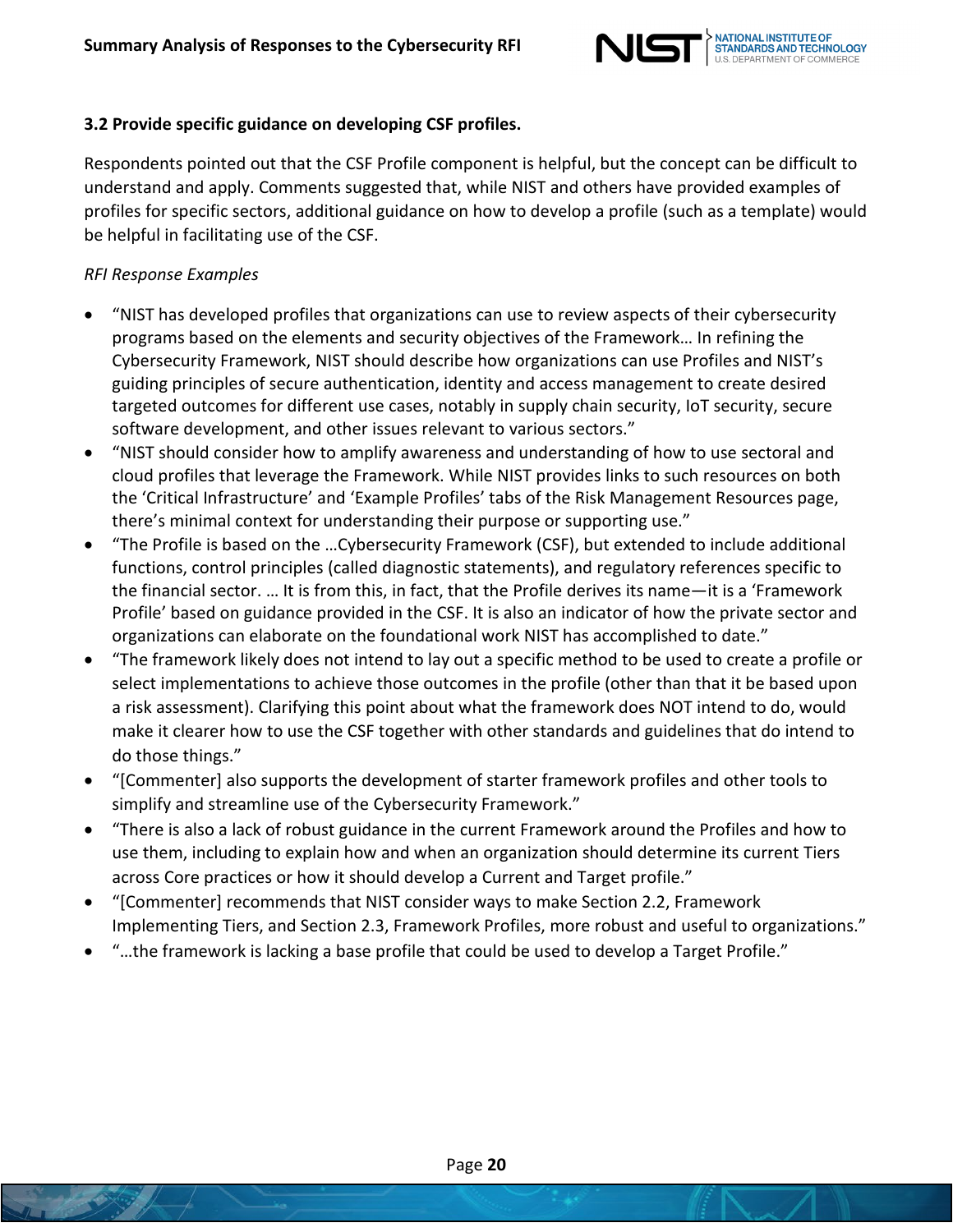

# **Theme 4: Ensure the CSF remains technology neutral but allows it to be readily applied to different technology issues – including new advances and practices.**

## <span id="page-20-0"></span>**4.1 Ensure the CSF remains technology neutral while providing guidance on how it is used to address cybersecurity risks in IT, OT, and IoT.**

As directed by EO 13636, the CSF was originally designed for use by critical infrastructure providers, which rely heavily on industrial control systems and other types of operational technology (OT). Industry innovation continues to drive convergence of traditional IT, OT, IoT, and many other types of technology. Respondents recognized that the CSF would benefit from expanded discussion of that convergence, while cautioning NIST not to forego the existing technology-neutral stance. They shared that an updated CSF should be broadly applicable to all technologies.

- "...it remains among the most important cybersecurity standards, both nationally and internationally. From an OT perspective, it has been very useful in outlining how and why the five functions are important in addressing the cybersecurity lifecycle for OT and ICT assets."
- "Although the Framework is not directly applicable to the management of risks for medical devices, our members have found portions of the Framework suitable to their management of cybersecurity risks."
- "NIST should avoid revising the Cybersecurity Framework to attempt to address the specifics for all cybersecurity risks…However, two areas that NIST should consider how to align more fully into the Framework are IoT and secure software development."
- "NIST should incorporate changes to the Framework Core to address cyber risk management associated with connected assets across IT, IoT, OT, mobile, container, and cloud environments."
- "Integrate more closely NIST 800-82 (Guide to Industrial Control Systems Security) and the CSF for manufacturing and critical infrastructure. Because most security principles apply to both IT and OT, it would be useful to develop the CSF into a 'one stop shop'."
- "NIST Guide to Industrial Control Systems (ICS): Security NIST Special Publication 800-82, should be mapped to NIST CSF. Cyber-physical security and process variable monitoring at the physical layer (ICS level 0-1) should be included in the NIST CSF."
- "Potential areas where NIST can add recommendations explicitly concerning IT/OT convergence include the following: asset management, risk assessment, and risk management strategy."
- "IoT devices present a clear and present risk to most business networks …NIST should integrate into its CSF an IoT template for standards and controls for critical infrastructure organizations."
- "Functions listed in the NIST Cybersecurity Framework should be expanded to take into account recent major cyberattacks focusing on data, such as data theft and cryptographic ransomware. Examples include tracking data movements across organizations to detect anomalies in data transfer, content inspection and data-centric risk assessment."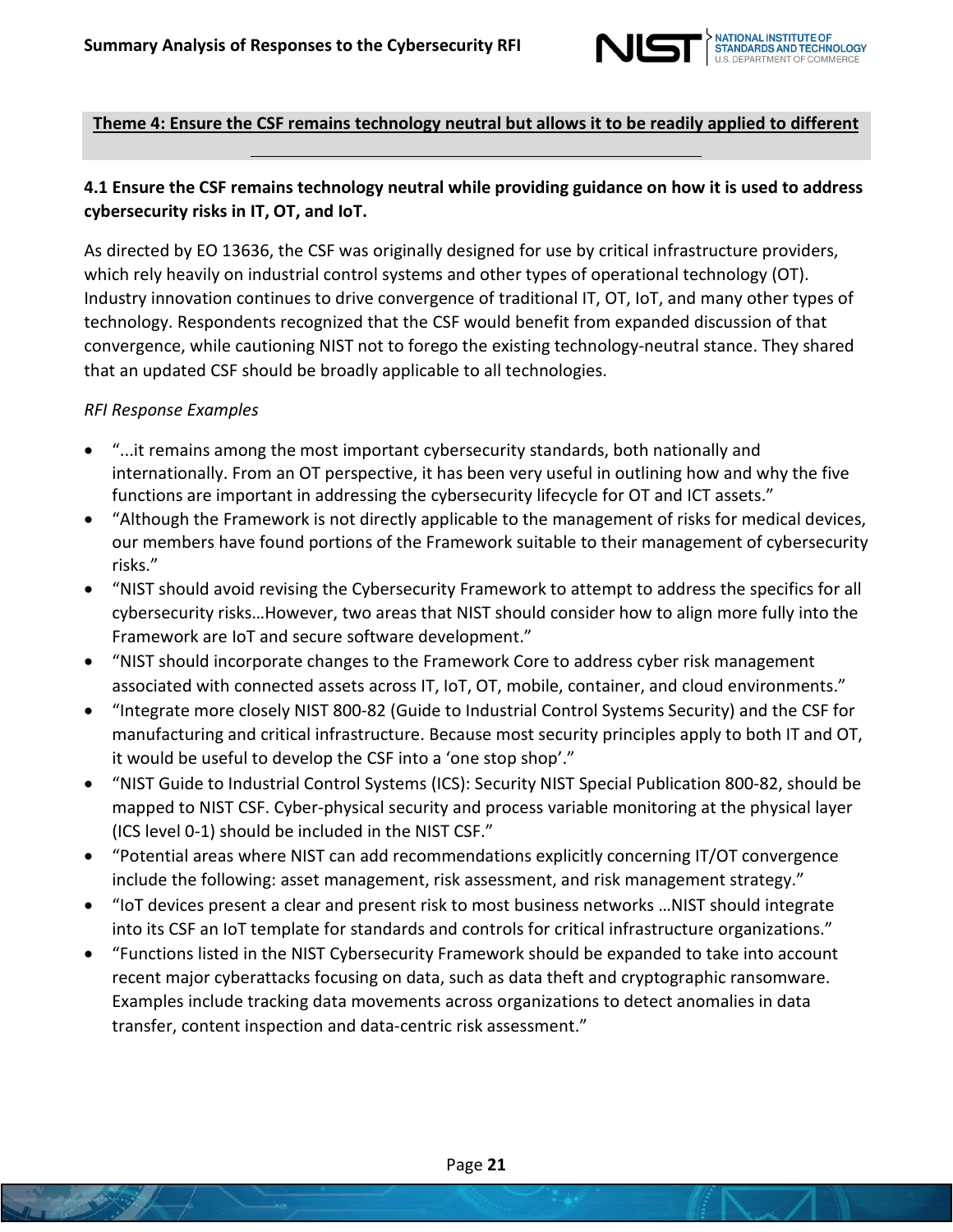

# <span id="page-21-0"></span>4.2 Consider the importance of software security, either as part of the CSF or in conjunction with the **CSF.**

Many responses called attention to the opportunity for CSF to better support software development and software supply chain considerations. Commenters reflected on the benefits of the guidance produced under Executive Order 14028, including the NIST Secure Software Development Framework (SSDF), and encouraged NIST to consider how secure software development practices relate to the CSF. Responses reflected a mixed opinion on whether to integrate SSDF and CSF.

- "We encourage the use of NIST Special Publication (SP) 800-218, the Secure Software Development Framework (SSDF), as well as recognition of the need to incorporate practices into the Framework or issue guidance on how to use the SSDF along with the Framework."
- "The CSF needs more coverage for software/application development, from somewhere like the NIST Secure Software Development Framework or Google's SLSA Framework."
- "NIST may consider developing relationship mapping from the Framework Core to the Secure Software Development Framework's practices, tasks and implementation examples. We recommend NIST avoid the addition of software development specific descriptions to the Framework to the extent possible due to the importance of preserving the Framework as a flexible, and comprehensive cybersecurity risk management guidance."
- "We encourage NIST to consider mapping the categories and subcategories of the Framework to the Executive Order on Cybersecurity."
- "The [commenter] especially encourages NIST to consider how to incorporate secure software development practices into the Cybersecurity Framework."
- "NIST should add one or more explicit call-outs to the SSDF in the introductory text and Framework Core of the CSF (not just in the Informative References)."
- "The NIST Framework addresses cybersecurity for an operational organization and has minimal amount of content dedicated to developing secure software. Many organizations that use the Framework have substantial SW Development groups and are faced with adding another framework (e.g., SSDF or BSIMM) to cover all their related activities."
- "NIST should add cybersecurity strategy implementation guidance, as well as System Development Life Cycle guidance."
- "NIST should provide guidance on how the CSF should be applied alongside the Secure Software Development Framework (SSDF). One way to do this could be to map the SSDF Practices and Tasks as Informative References in the CSF."
- "Integrating software development, supply chain and metrics into the CSF should be done within the existing five top-level functions."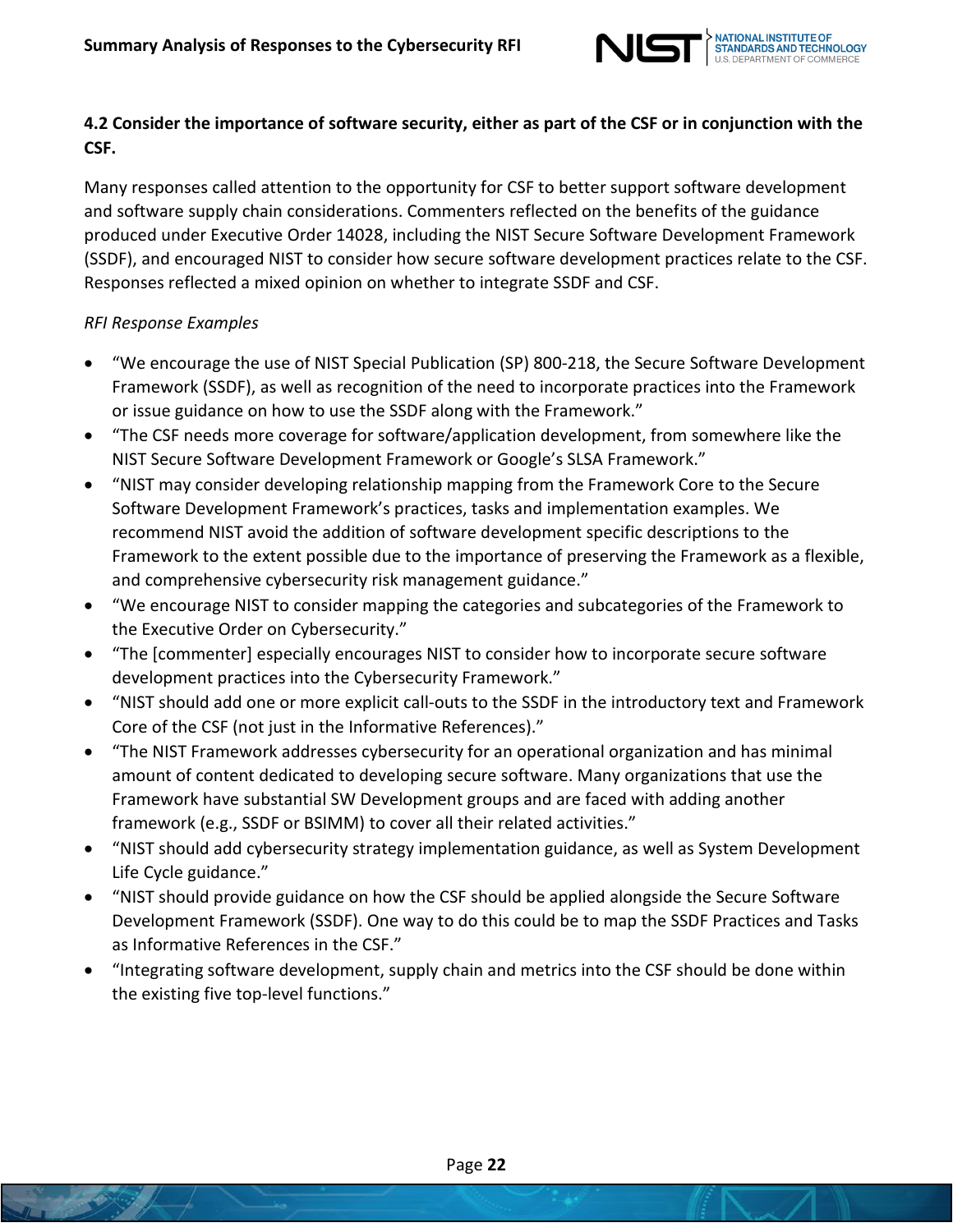

# <span id="page-22-0"></span>**4.3 Ensure the CSF remains technology neutral yet can be applied to specific and emerging topics such as cloud, hybrid work, and zero trust.**

Commenters recognized both the benefits and challenges of the CSF remaining technology-neutral through significant technical evolution. While many comments requested addressing specific topics, technologies, and applications in CSF updates (e.g., 5G Network Function Virtualization [NFV], quantum-resistant encryption, zero trust architecture), others cautioned against explicitly including specific topics and jeopardizing the broad applicability of the CSF across topics, technology, and applications. One area of broad agreement is that the CSF should more fully integrate cloud computing and shared service models in future updates.

- "Since cybersecurity and its frameworks evolve from public-private collaboration, the cybersecurity community benefits from the CSF's unbiased, vendor-neutral approach..."
- "…update the CSF to include other items, such as encryption and key management, secure software development, cloud computing and shared services models, new technology adoption and operational resiliency to reflect the changing cyber and technology risk landscape."
- "Examples of such major shifts and changes are: global spread of remote-based working environment, increased digital connectivity across entities, increased inter-dependency across entities and sectors, availability of advanced network technologies (such as 5G), and advancement in digital technologies (such as encryption). Addressing these does not require that the NIST CSF should have solutions to all of these issues. Rather, by addressing these issues in the revision process, [Commenter] would hope for a more robust process and a more engaged set of global participants."
- "The use of the cloud and the specific risks that its use implies are not explicitly addressed. Although they can be considered in existing subcategories, it could be a topic to be dealt with specifically."
- "As [commenter] has indicated, however, the CSF is sorely lacking in practice area controls for cloud safeguards… The primary suggestion for the CSF would be just as there are specific CSF profiles for industry verticals, there should be specific profiles for practice areas."
- "[Commenter] recommends that NIST include Zero Trust efforts and taxonomy to stay ahead of the curve of Zero Trust implementations."
- "…ATT&CK provides an opportunity to characterize a threat actor's methods to inform a risk scenario, making it particularly relevant for the CSF functional categories of Risk Assessment (ID.RA) and Risk Management Strategy (ID.RM)."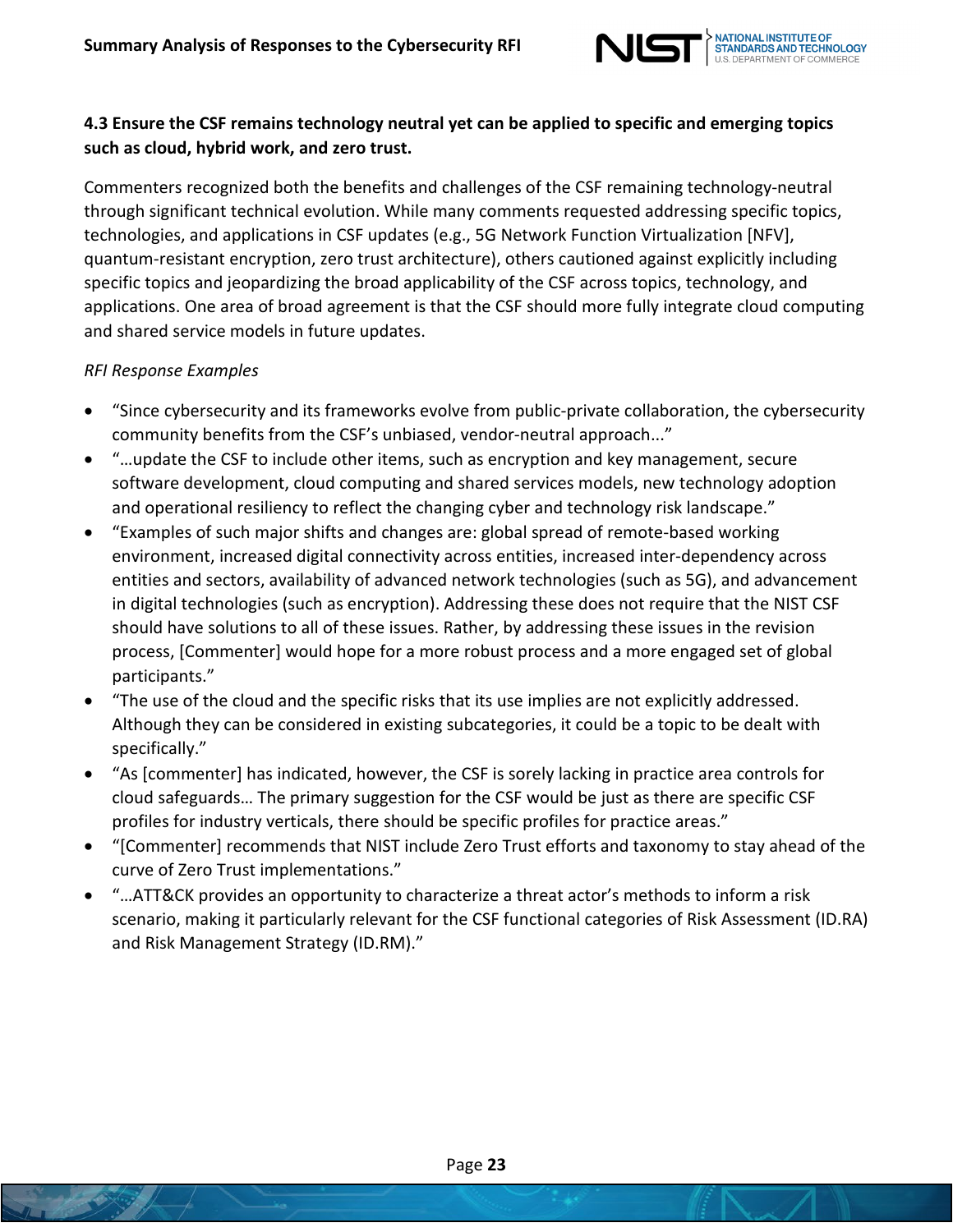

## **Theme 5: Emphasize the importance of measurement, metrics, and evaluation in using the CSF.**

# <span id="page-23-0"></span>**5.1 Consider and highlight how the CSF is used as an assessment tool, including consider additional guidance on assessment (for self, suppliers, products, and services).**

Respondents shared extensive and innovative approaches to using the CSF for assessment – both for internal self-assessment capability and as a methodology for external review. Further guidance and supplemental materials for using the CSF for self-assessment, external assessment, and auditing would be helpful, according to the responses. Some respondents recognized that it may not be practical for the CSF alone to be used for specific and detailed risk assessment purposes, although they identified value in using the CSF together with more specific risk management methodologies.

- "…the NIST Cybersecurity Framework could allow for better assessment and management of risk if the gap between outcomes and the controls needed to address those outcomes can be related to an organization's unique risks and risk appetite and tolerances. That said, the level of analysis needed to address this issue is currently – and probably should remain – outside the scope of the Framework."
- "We have seen a wide variety of means to measure the results of the Framework assessment process. It is our observation that organizations actually create their own means to do so initially as a part of getting started. This is a complicating factor in understanding the Framework assessment process and slows the initial integration."
- "Research that documents the use of specific elements of the CSF to security outcomes would be a strong lever for increasing the voluntary use of the NIST CSF."
- "Either self-assessing or getting an external assessment against the CSF requires significant resources. This itself is not a challenge but there could be more or better resources showing how organizations can implement the CSF in practice…"
- "We find the CSF's focus on all stages of the cybersecurity event lifecycle helpful in ensuring a comprehensive approach to evaluating maturity. To bring the CSF to life as part of our internal cyber maturity assessment program, [commenter] identified and mapped over 400 unique cyber capabilities to the 108 NIST CSF subcategories. Linking specific capabilities to each subcategory enables a consistent and complete approach when performing cyber maturity assessments over time."
- "NIST should educate organizations to apply the CSF accordingly as a tool for subjective identification of internal gaps but not as a tool for comparing scoring with other organizations."
- "[Commenter] members recommend additional guidance on assessment or maturity model mapping to the CSF to improve the usefulness of the CSF because it could be valuable to show the relationships between NIST guidance and other materials produced by government agencies."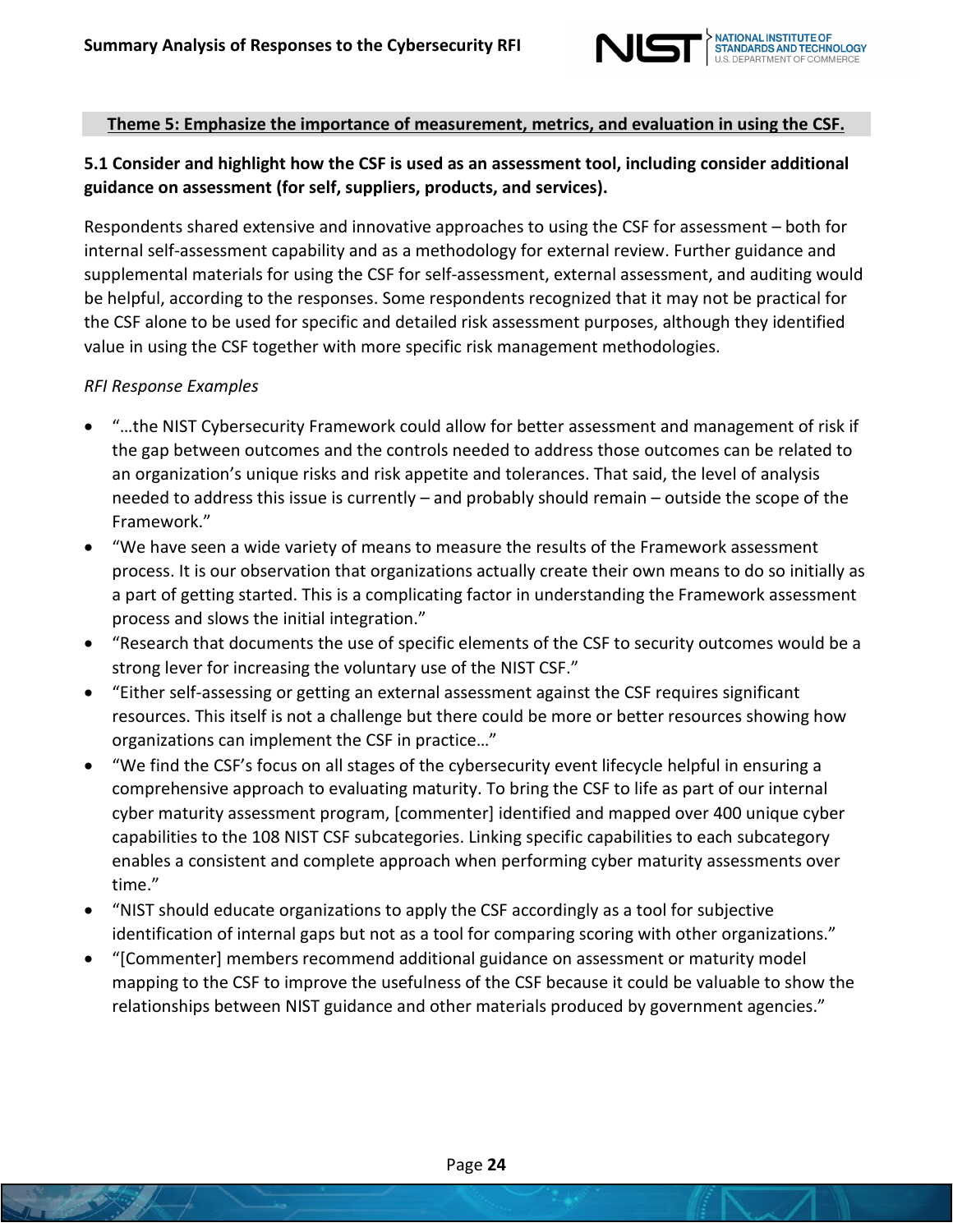

#### <span id="page-24-0"></span>**5.2 Provide a means to measure CSF [implementation.](#page-24-0)**

As with previous RFIs, comments on drafts, and discussions at NIST forums, metrics and measurement remain a lively topic among respondents. Many recognize that cybersecurity program implementation and improvement are not a pass/fail exercise, and that an effective program must be able to assess, coordinate, and report measurable activities. Many comments called for definition of specific metrics by subcategory; some also called for subcategories to be further decomposed to enable more specific measurement of specific activities. Others stated that such detailed metrics, such as specific control objectives, "defeat the broad applicability and flexibility that make the CSF valuable."

- "We recommend...that NIST explicitly incorporate the importance of continuous monitoring, security ratings, and cybersecurity metrics into more of its documentation."
- "...measuring something as complex as cybersecurity is difficult but notes the inclusion of 'Measuring Cybersecurity' in the NIST Roadmap …and strongly supports increased investment in 'Research to understand challenges, insights, and gaps in cybersecurity measurement.'"
- "It is also not clear to some organizations how to measure the effectiveness of particular controls, and some of our members wondered whether it would be possible to determine which sets of controls actually result in fewer cyber incidents."
- "Today, there is a lack of insight for organizations on maturity within their respective industry and, as a result, where their organization stands in relation to others. Collaboration could be increased by facilitating an annual information sharing forum wherein organizations could present on their progress. In addition to an annual forum, NIST could consolidate and expand upon its 'Success Stories' and 'Perspectives on the Framework' pages for organizations to report on progress, successes, pain points, and other salient information."
- "[Commenter] recommends that the collection of metrics for improvements to cybersecurity as a result of the implementation of the CSF be considered in other risk management resources as they may present unintended compliance challenges. Given that the CSF is intended to be guidance, the collection of metrics on the alignment to the CSF is unwarranted without a meaningful rationale and material benefit for using metrics."
- "In essence, a new approach would begin with an updated NIST Framework to which entities would self-certify that they observed in their practices."
- "Suggested metrics for each of the core functions could be a great addition for the use of the NIST CSF. Development of metrics also prioritizes the components of a cybersecurity program."
- "Define measurement scales for each of the elements in the framework to reduce ambiguity and improve quality of benchmarking and measurement."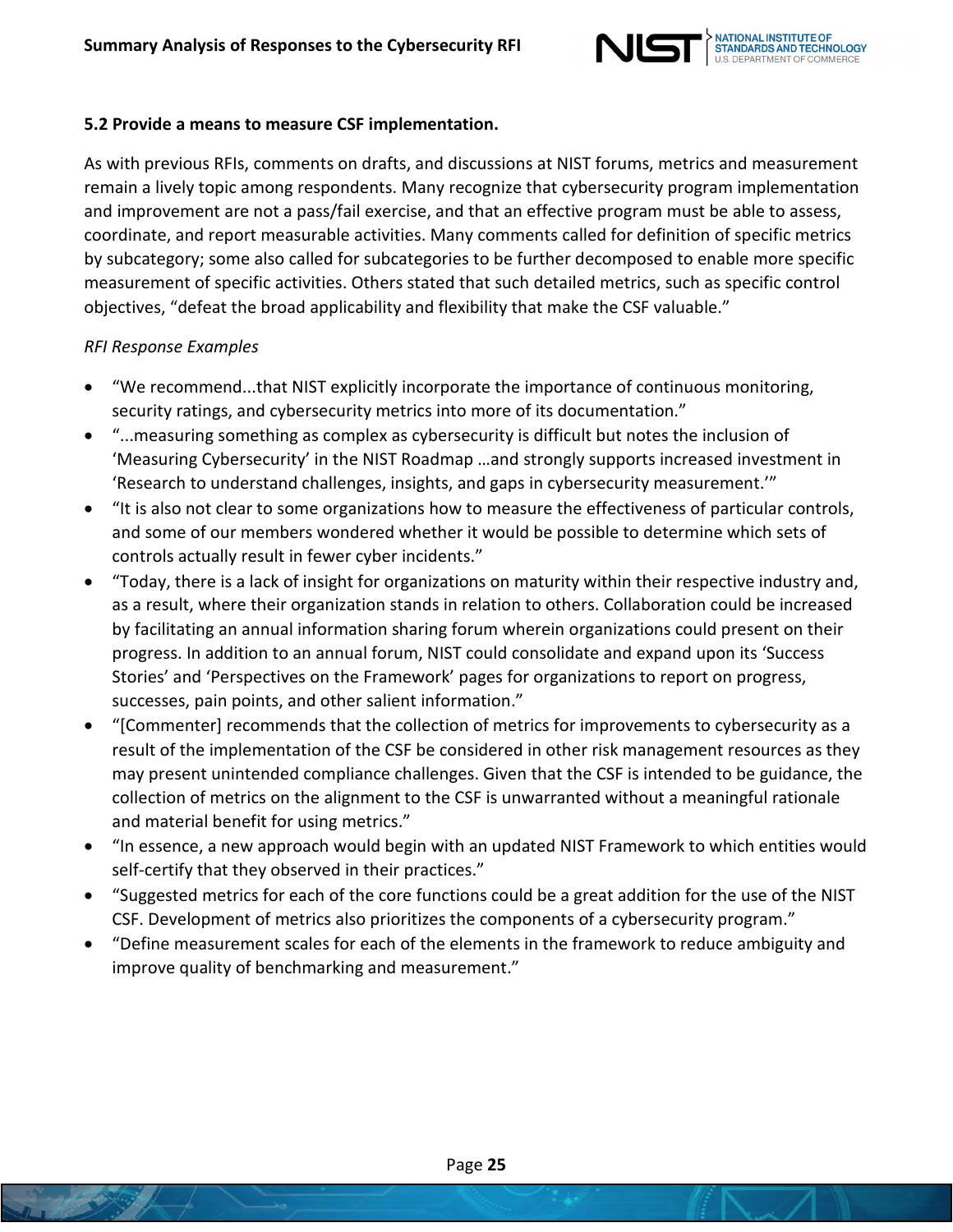

## <span id="page-25-0"></span>**5.3 Expand on (or, in contrast, remove) Tiers and include (or do not include) guidance on maturity models.**

Responses regarding Implementation Tiers were disparate. Some respondents pointed out that the use of Tiers needs more clarification. Some described the use of Tiers as a means to measure maturity of the cybersecurity program and implementation of specific capabilities, while others specifically thanked NIST for asserting that Tiers are not a maturity model. In general, many respondents stated it would be valuable to be able to measure process achievement for CSF outcomes, perhaps expressed through a maturity model. Comments also expressed that there may be value in aligning such a measurement capability with existing maturity models such as the Cybersecurity Capability Maturity Model (C2M2) and the Capability Maturity Model Integration (CMMI).

- "The Tiers approach has some utility and can be further improved with some targeted refinement, but NIST should continue to be mindful of the risk that the Tiers may be used by some as a maturity model."
- "The CSF 1.1 is right to distinguish tiering from maturity; in contrast to a maturity model, Tiers can facilitate an organization's communication of its assessment of its cybersecurity risk management program into its broader risk management processes, which involve considerations about organization-wide priorities, resource availability and allocation, and risk tolerance, among other things."
- "There is opportunity to add risk ratings High, moderate and low Would help businesses prioritize remediation… Implement maturity level labeling within the CSF."
- "Consider adopting a tiered adoption model for CSF, like CMMC or CMMI."
- "We also encourage NIST to further build out guidance related to the Tiers. As referenced above, the Tiers are currently vague and challenging for many organizations to interpret."
- "…the implementation levels could be mapped to the subcategories, selecting which of these and under what conditions they allow to be placed in the different levels."
- "…the tier definitions do not imply that higher levels of security are achieved at higher tiers. They do imply that more appropriate levels of security are achieved at higher tiers. The level of security implemented might in fact become lower as the organization better understands and accepts their risk. In summary, the tier concept may be a useful management tool (though neither a maturity level nor a security level), but its logical connection and position as a key concept in the framework is not well explained."
- "An additional way NIST can improve the Cybersecurity Framework is by integrating a maturity model and/or assessment guidance that can assist organizations in understanding their position and progress in implementation efforts. Inclusion of this information and guidance can augment the implementation tiers already included in the CSF."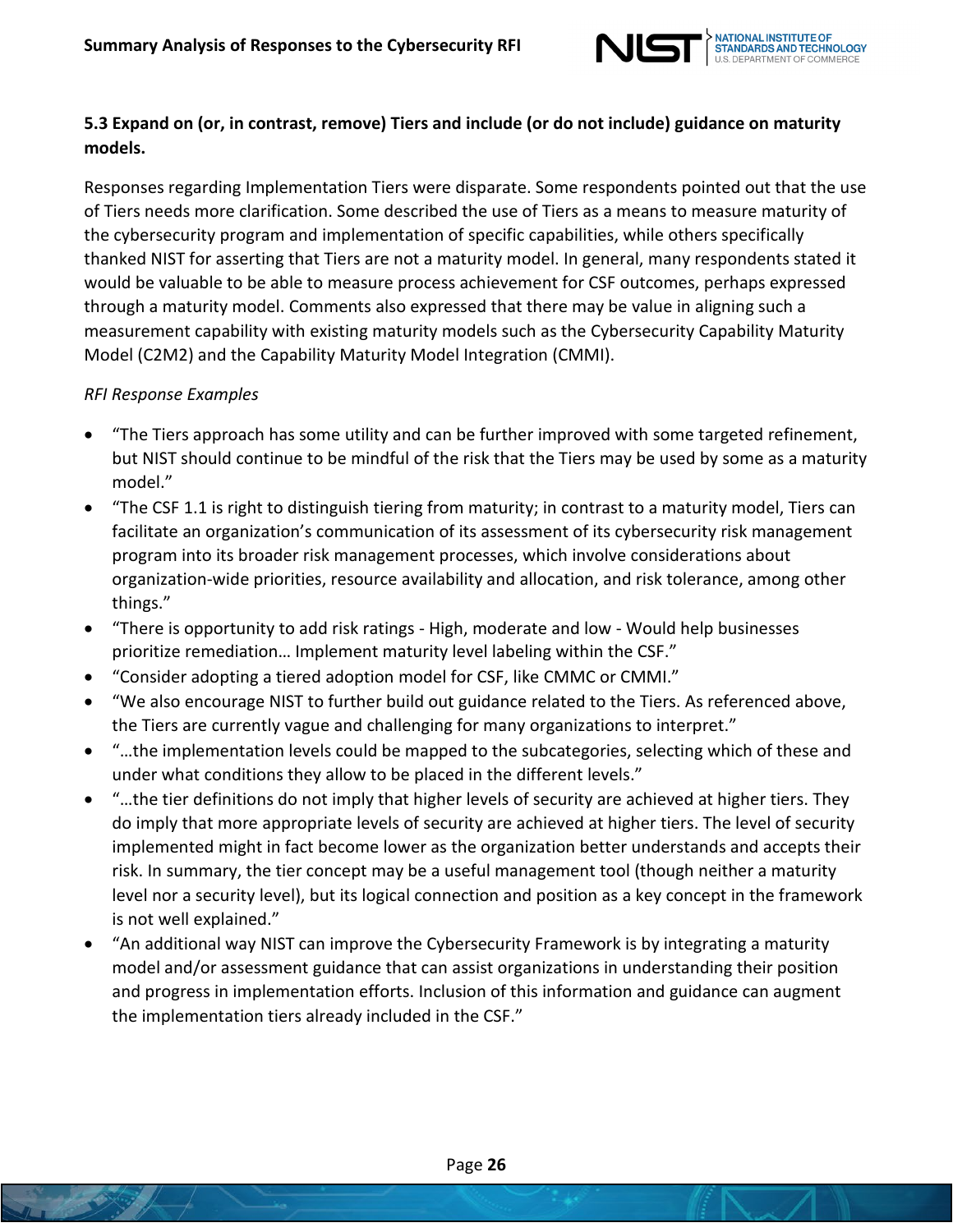

### **Theme 6: Consider cybersecurity risks in supply chains in the CSF.**

#### <span id="page-26-0"></span>**6.1 Address supply chain risks, either in the CSF or separately.**

Commenters agreed that supply chain risks represent an important element for many organizations. Many supported adapting the CSF to more fully cover cybersecurity supply chain risk management (C-SCRM) rather than creating a separate C-SCRM-specific framework. Several comments expressed concern that additional frameworks could cause confusion among implementing organizations. *RFI Response Examples*

- "Supply chain should be manifested in additional places within the CSF; i.e., rather than just in the 'Identify' function, as now, to within the 'Respond' and 'Recover' functions as well."
- "CSCRM is like any other aspect of an organization's risk management program and should be integrated similarly into the NIST Cybersecurity Framework."
- "In a world in which cybersecurity challenges, risks, and impacts are increasingly felt across the entire network of the supply chain for a given product or service, however, it would be beneficial to consider augmenting the CSF to address these challenges and risks and identify new ways of managing and mitigating those risks."
- "Further integration of the framework with specific supply chain risk management standards may not be necessary. The voluntary, flexible approach of the framework should be retained. Prescriptive approaches for supply chain risk management should be avoided. Providing examples of supply chain risk profiles and references to additional supply chain resources might be more helpful."
- "By incorporating more supply chain risk management content into the CSF, the CSF can act as a guide to the relevant portions of NIST 800-161 for different categories and subcategories."
- "We recommend that NIST integrate CSF and Cybersecurity SCRM. This will avoid the burden of developing another framework and reduce confusion about use of existing resources. Given the increased importance of cybersecurity issues in the supply chain, we believe it should be an element in the CSF."
- "[Commenter] recommends that NIST update the Supply Chain Risk Management (ID.SC) informative references to include those references in particular that include the software supply chain work from the last four years."
- "NIST could integrate some supply chain risk management guidance into the NIST CSF but not interfere or conflict with existing compliance frameworks."
- "CSF should move towards incorporating similar SCRM controls, most notably SR-4-3, Identify as Genuine and Not Altered, SR-9, Tamper Resistance and Detection, and SR-11, Component Authenticity."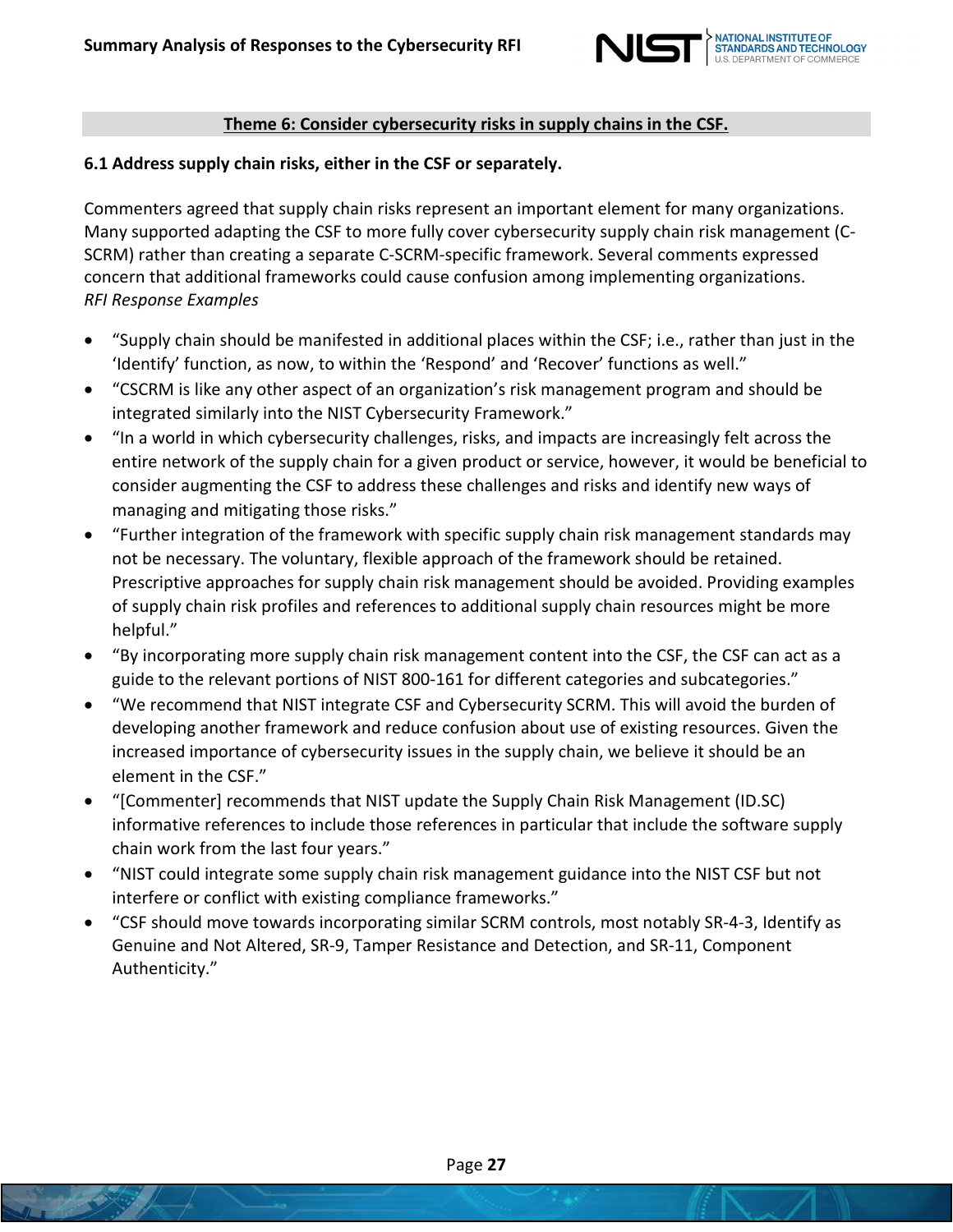

# **Theme 7: Use the National Initiative for Improving Cybersecurity in Supply Chains (NIICS) to align practices and provide effective practices, guidance, and tools to bolster cybersecurity supply chain risk management.**

# <span id="page-27-0"></span>**7.1 Align cybersecurity supply chain risk management practices, including federal activities and resources.**

Commenters recognized the value of having a centralized source of information, best practices, and guidance regarding supply chain risk management. They shared that NIICS will provide that opportunity to integrate and align federal C-SCRM activities.

- "We recommend that NIST consider and, where possible, harmonize the various government supply chain security initiatives through its NIICS efforts. Such alignment will help organizations adopt consistent supply chain cybersecurity principles within and across supply chains."
- "Even as more organizations recognize cybersecurity as a business imperative, leaders in many organizations still view cybersecurity as a cost center and/or lack awareness about how to cost effectively prioritize and address SCRM within their organization's missions. The NIICS can help address these challenges by: (1) driving awareness and education among organizational decisionmakers about the imperative value of SCRM to businesses and organizations of all types; (2) building understanding among organizational leaders about how to maximize SCRM investments (including through use of the Framework); and (3) coordinating with complementary federal initiatives to drive such education and awareness throughout the NIICS program."
- "While individual efforts towards addressing cybersecurity supply chain risk management (C-SCRM) continue to advance, there would be great value in unifying these efforts, much like the SECURE Technology Act and the Federal Acquisition Supply Chain Council, among other efforts, have recognized."
- "NIST [should] continue conducting multi-stakeholder engagements to define the National Initiative for Improving Cybersecurity in Supply Chains (NIICS). We … welcome the opportunity to participate in those engagements and look forward to collaborating and providing our open source security perspectives."
- "…security controls of the suppliers of the supplier should be communicated to the consumer. So just evaluating the immediate supplier's security controls will not be enough to assure security but being aware of the control strengths and weaknesses of the 4th or 5th parties will make the security due diligence complete and also help with better threat modelling and risk mitigation strategies."
- "NIST working with sectoral agencies to do more to promote and educate other regulatory authorities and critical infrastructure operators on the benefits of cloud, software and technology escrow solutions."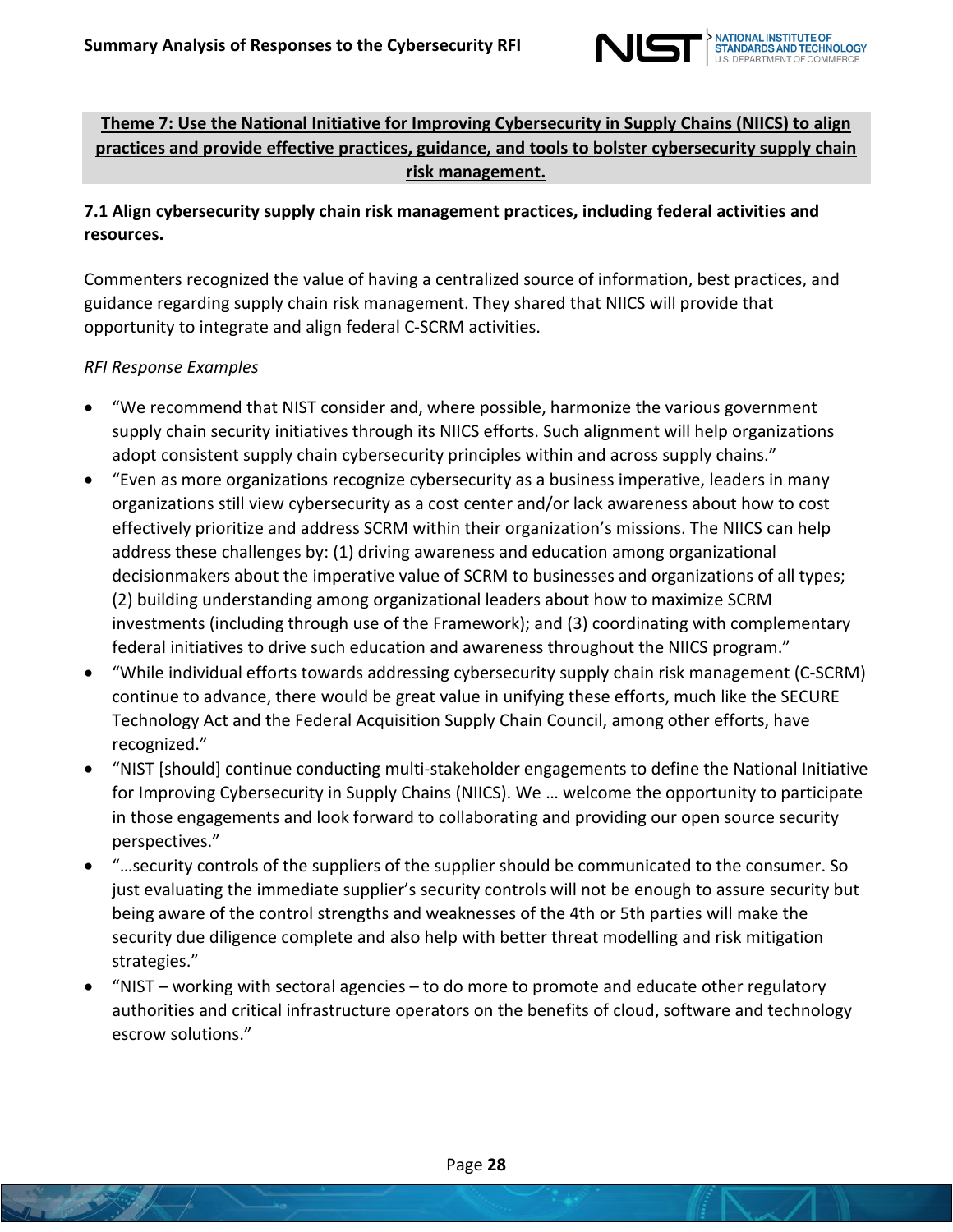

## <span id="page-28-0"></span>**7.2 Offer more guidance on component inventories, such as software bill of materials and hardware bill of materials.**

Numerous comments referenced the need for improved guidance and resources for asset management information including bills of materials (e.g., software bill of materials, or SBOM). They recognized that an important part of C-SCRM is understanding the hardware, software, and other component inventories used within the enterprise and within externally hosted environments.

- "Identify additional guidance and standards needed to support agencies' consumption of SBOMs at scale, keeping in mind they are merely one element of software lifecycle management. Engage SBOM standards communities to provide guidance for software developers and agencies on how to produce and consume SBOMs."
- "By integrating the output hash of VSM into the SBOM standard as a record of the chain of evidence of software creation, an immutable record of the development process which can later be forensically examined. If the record on file does not match the cryptographically verified record from the software developer/creator, evidence of a problem exists that can be more closely examined for attribution. [Commenter] acknowledges that further development and research is required in this area to create a standard way to sign data to be certain of its provenance but early signs show promise in this area."
- "In addition to establishing a Software bill of materials (SBOM), a SaaSBOM for cloud services needs to be established. Part of the data flow for data identification and protection is knowing the cloud supply chain components of SaaS and other third-party applications."
- "The NIICS could reset the understanding and expectations of vendors by building on the current minimum elements for an SBOM work to provide prioritization and risk-based guidance on updated contract language and guide certification procedures for vendors and software to promote better cybersecurity practices."
- "A trusted, well understood hardware bill of materials (HBOM) would help with risk assessment, including cybersecurity vulnerabilities and supplier source identification."
- "Further, modalities could be explored to enhance transparency and security in software development process, for example, via a standardized Software Bill of Materials (SBOM)…A standardized SBOM with defined baseline attributes and standardized formats and identification schemes could go a long way in supporting this effort."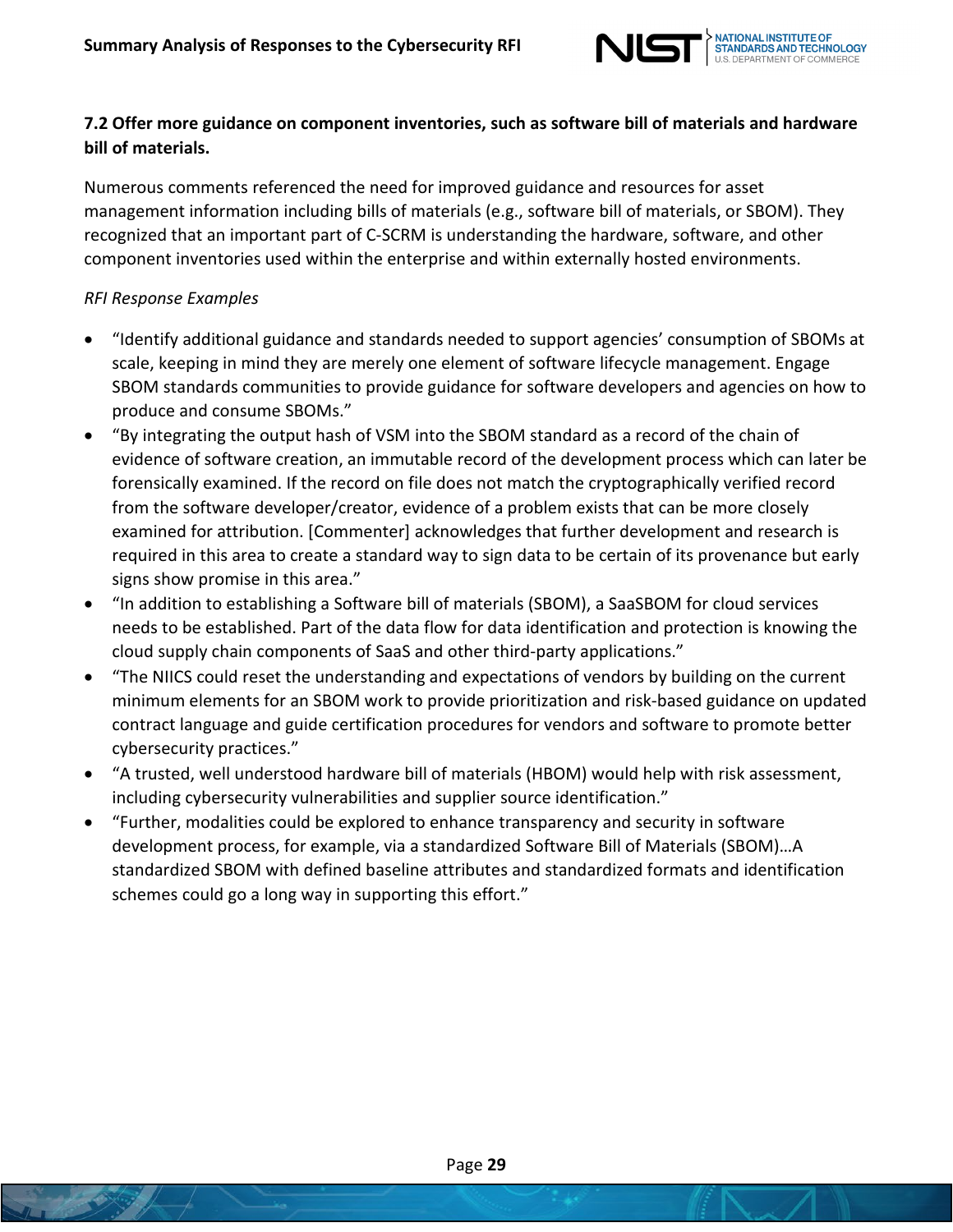

#### <span id="page-29-0"></span>**7.3 Engage on open-source software security issues.**

The community provided feedback regarding the challenges presented by open-source projects and related software. Questions about supportability and security of these projects present supply chain risk challenges. For these reasons, commenters recommended that NIST could help engage with the open-source community to identify ways to address these and related challenges. Respondents also recommended that NIST develop more guidance regarding ways to balance the benefits of opensource software with the supply chain risk challenges.

- "As an extension of investments in both the Framework and NIICS, we recommend that NIST considers the unique supply chain risk management challenges for organizations consuming (and producing) open source and provides guidance on how to tailor supply chain risk management processes to those scenarios. We recommend that NIST engage with open source communities… to develop and seek feedback on that guidance to ensure that it is feasible and reasonable."
- "NIST should consider developing a standard for developing and registering an approved list of open-source software/materials. There has been an increase in software supply chain attacks that exploit upstream open source ecosystems."
- "Identify ways to amplify efforts from open source communities and industry…to improve the security of open source projects and supply chains. This should include agencies evaluating their own use of open source and identifying how they can contribute to the security of this public good."
- "…the code portal may not currently adequately address the OSS lifecycle and enterprise usage. The OSS code portal could be further improved by adding a page dedicated to and expanding on OSS lifecycle and enterprise usage."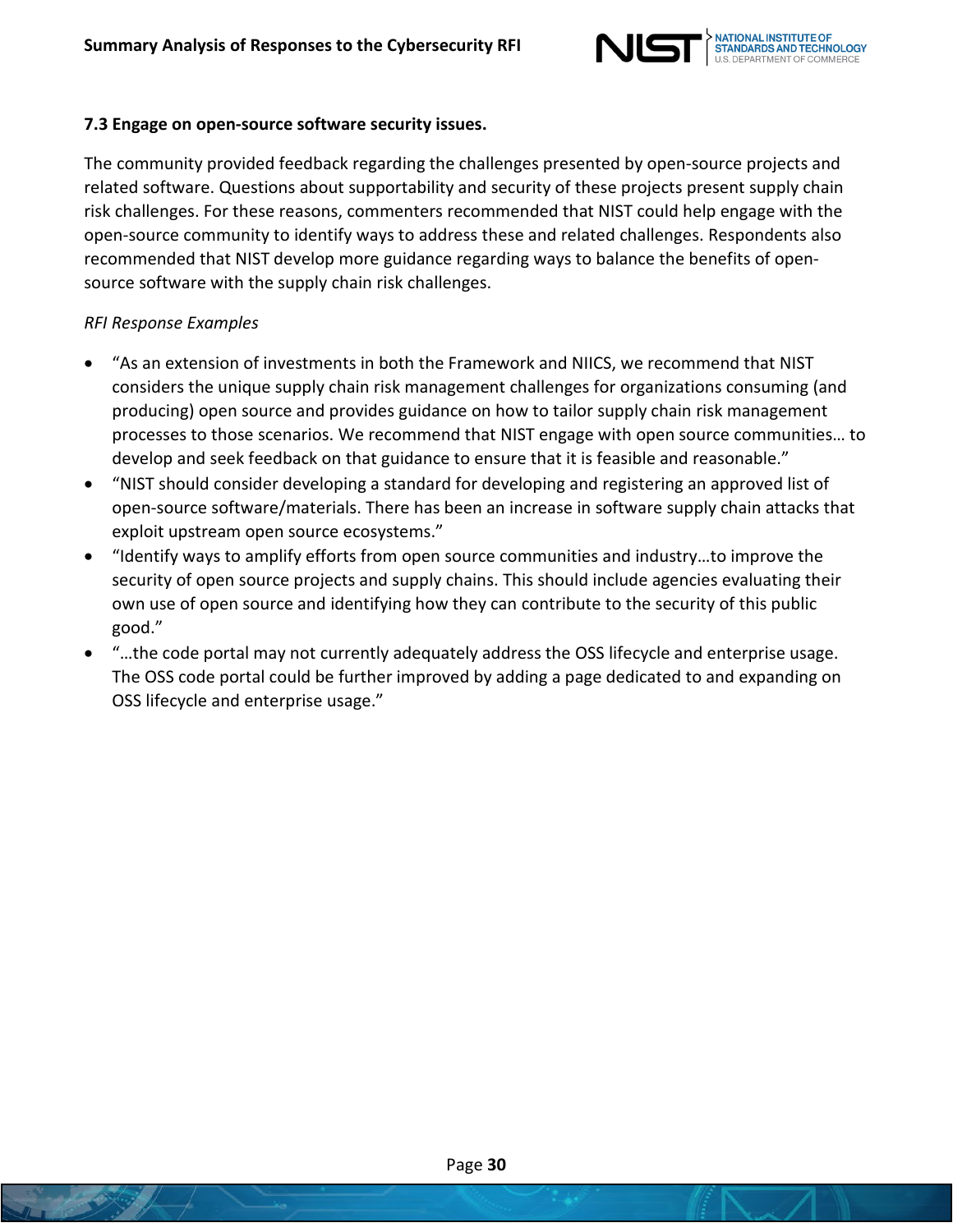

## <span id="page-30-0"></span>**7.4 Offer more guidance on supplier relationship management and contracts.**

In response to several questions regarding supply chain risks, many commenters pointed to the need for additional information and guidance for managing the suppliers themselves, and for developing sufficiently detailed contractual requirements. They pointed out that NIICS could provide guidance and templates for ensuring that security is appropriately specified and managed with suppliers.

- "It is critical for organizations to actively manage the security of their upstream suppliers. With commercial suppliers, this is often achieved through contractual agreements, third-party certifications, audits, or other assessment and monitoring processes."
- "One approach that could be helpful is appropriate contract terms that protect both parties."
- "Managing supply chain risk should start with the careful selection and vetting of the vendor. Too many organizations do not adequately select and vet the vendors whom they ultimately retain."
- "Expanding The Supply Chain Risk Management Category and Creation of Contract Terms Beyond the Identify Function Could Be Valuable…Vendor and software management continue to be the greatest challenges because existing contract language may not align with cybersecurity requirements or may not support evolving industry practices. An extended Supply Chain Risk Management category will aid in resetting the understanding and expectations of vendors."
- "Security objectives and their related outputs, and measures should be included in supply chain contracts, including routine and continuous monitoring and as key topics in supply chain technical and management reviews."
- "Management of supplier transitions are especially important in systems of systems environments, from the onset of forming a supplier relationship."